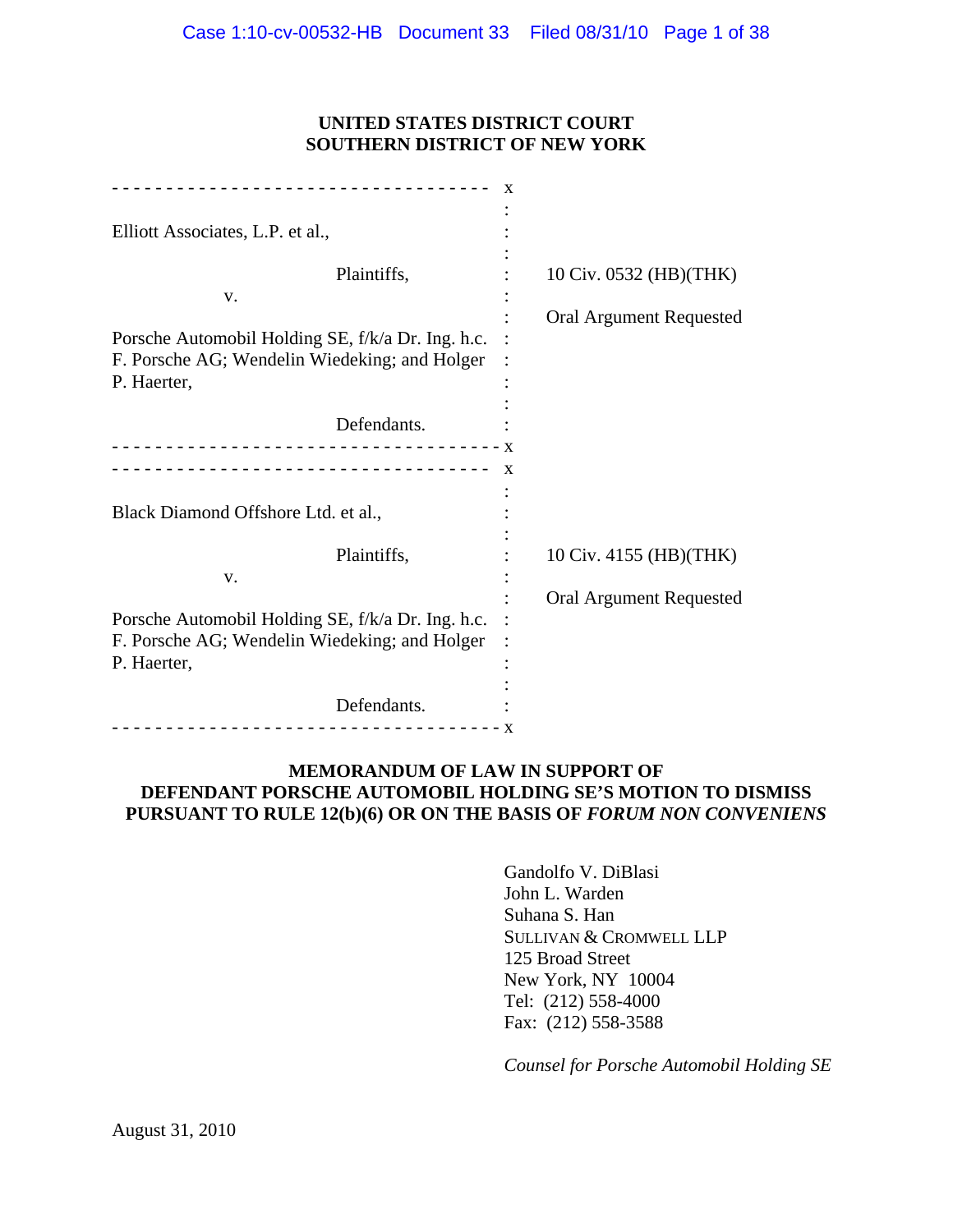# **TABLE OF CONTENTS**

# Page

|      | A.        |                                                                                                                                      |
|------|-----------|--------------------------------------------------------------------------------------------------------------------------------------|
|      | <b>B.</b> |                                                                                                                                      |
|      | C.        |                                                                                                                                      |
|      | D.        | Porsche Decides To Pursue a Majority Position in VW and Subsequently                                                                 |
|      | E.        |                                                                                                                                      |
|      | F.        |                                                                                                                                      |
|      |           |                                                                                                                                      |
| I.   |           |                                                                                                                                      |
|      | A.        | Under NAB, This Court Must Dismiss Plaintiffs' Claims Based on Swap                                                                  |
|      | <b>B.</b> | Because Section 10(b) Does Not Reach VW Shares, Section 10(b) Does<br>Not Reach Plaintiffs' Swap Agreements Referencing VW Shares 11 |
|      | $C$ .     | Plaintiffs' Allegations of "Domestic Transactions" in Swaps Are<br>Insufficient and Ignore the Goals of NAB's Transactional Test. 14 |
| II.  |           | THIS COURT SHOULD DISMISS THE COMPLAINTS UNDER THE                                                                                   |
|      | A.        |                                                                                                                                      |
|      | <b>B.</b> |                                                                                                                                      |
|      | C.        |                                                                                                                                      |
| III. |           | PLAINTIFFS DO NOT SUFFICIENTLY ALLEGE THAT PORSCHE MADE                                                                              |
|      | A.        | Porsche's Challenged Statements Were True at the Time They Were Made                                                                 |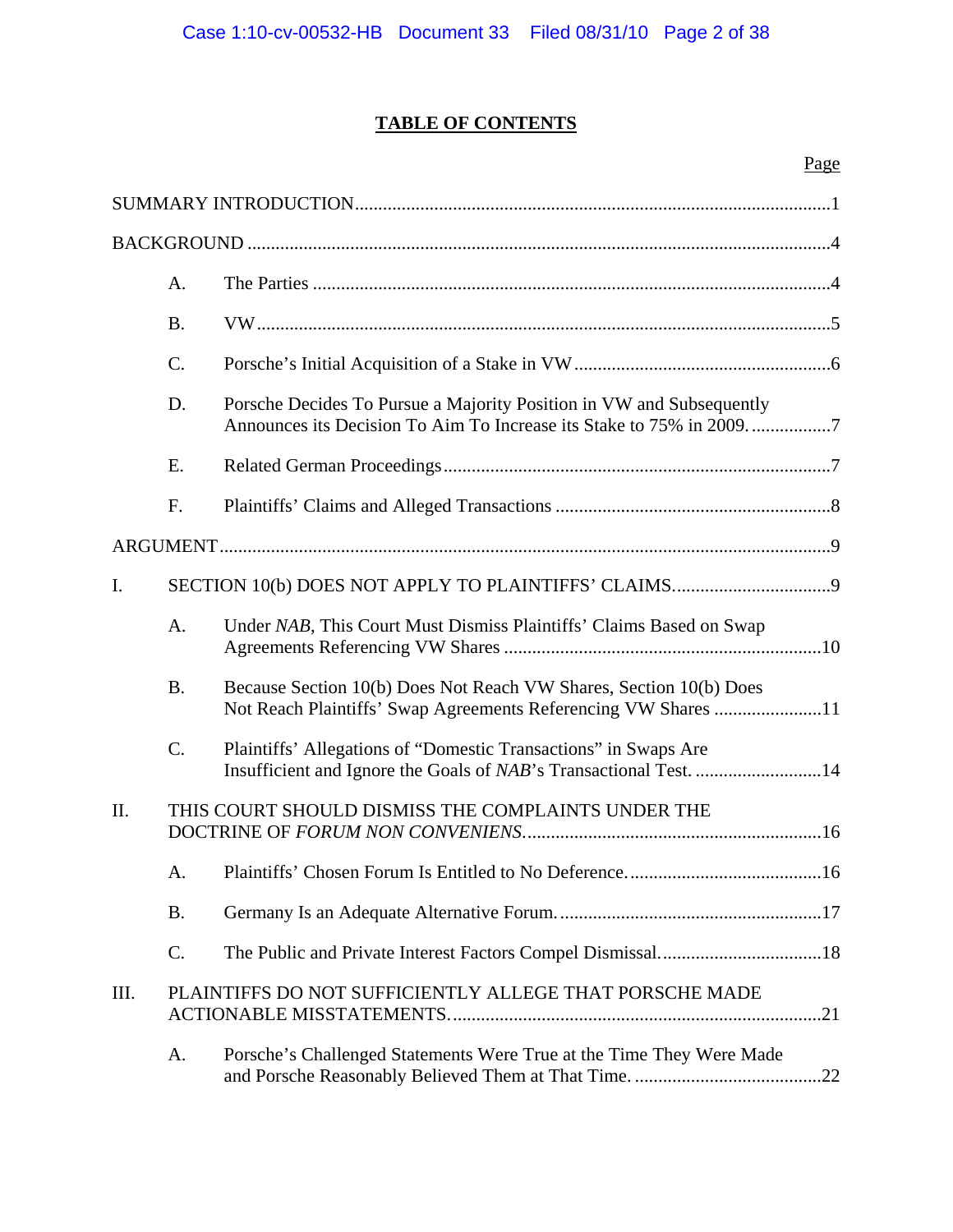|          | Β. | The Two Sources Cited To Support Plaintiffs' Misstatement Claims Do<br>Not Suffice for That Purpose, and the Attack on Options Disclosure Fails |  |
|----------|----|-------------------------------------------------------------------------------------------------------------------------------------------------|--|
| $IV_{-}$ |    | PLAINTIFFS FAIL TO ALLEGE A MARKET MANIPULATION CLAIM                                                                                           |  |
|          |    | V. PLAINTIFFS' COMMON LAW FRAUD CLAIMS SHOULD BE DISMISSED. 29                                                                                  |  |
|          |    |                                                                                                                                                 |  |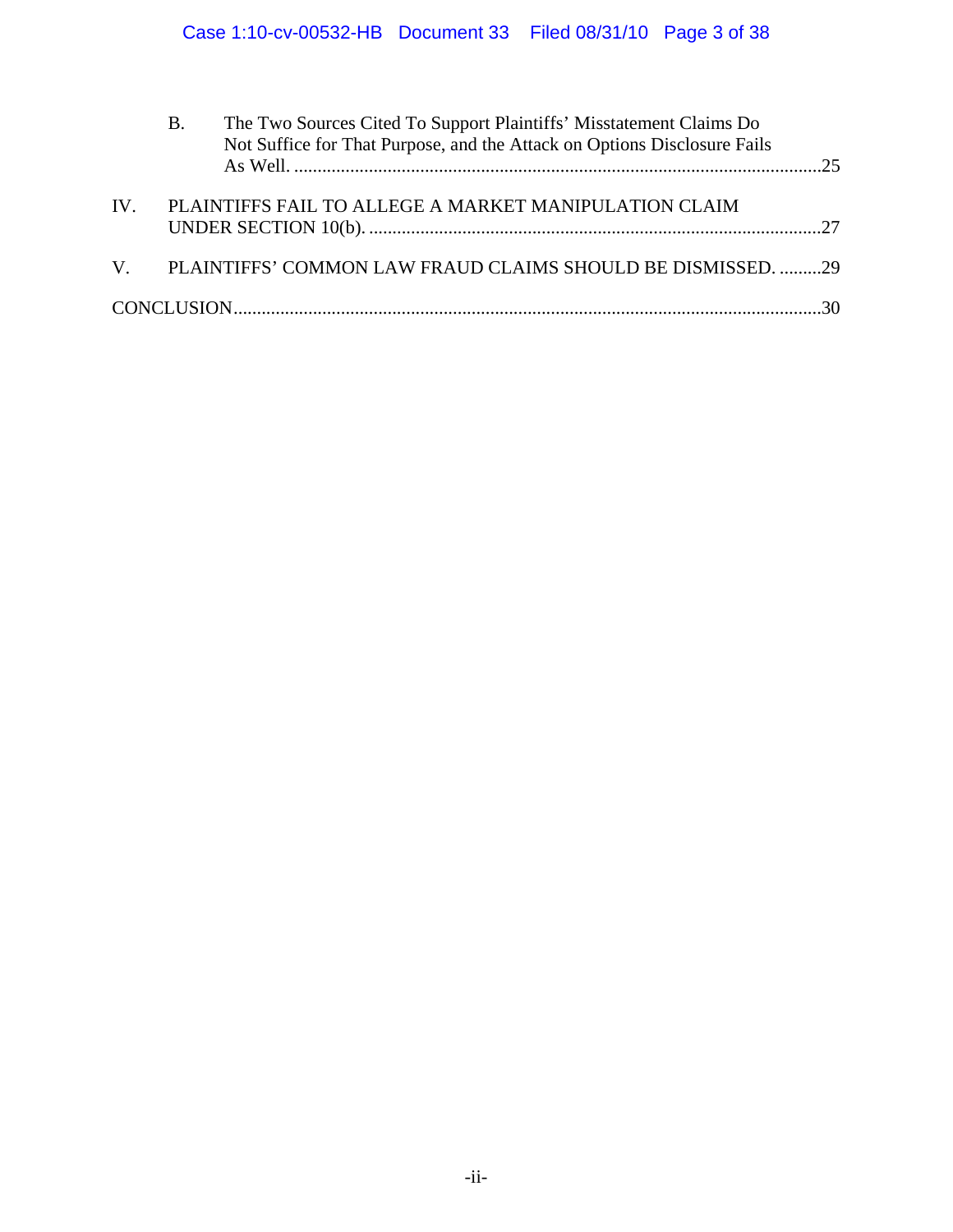# **TABLE OF AUTHORITIES**

| <b>CASES</b>                                                       | Page(s) |
|--------------------------------------------------------------------|---------|
| Adamowicz v. Barclays Private Equity Fr. S.A.S.,                   |         |
|                                                                    |         |
| Alcoa S.S. Co. v. M/V Nordic Regent,                               |         |
| Alfadda v. Fenn,                                                   |         |
| Allstate Life Ins. Co. v. Linter Group Ltd.,                       |         |
| Am. Fin. Int'l Group-Asia, L.L.C. v. Bennett,                      |         |
| ATSI Commc'ns, Inc. v. Shaar Fund, Ltd.,                           |         |
| Babcock v. Jackson,                                                |         |
| Banque Arabe et Internationale D'Investissement v. Md. Nat'l Bank, |         |
| Base Metal Trading SA v. Russian Aluminum,                         |         |
| BlackRock, Inc. v. Schroders PLC,                                  |         |
| Blanco v. Banco Indus. de Venez., S.A.,                            |         |
| Caiola v. Citibank, N.A., New York,                                |         |
| Carey v. Bayerische Hypo-Und Vereinsbank AG,                       |         |
| Catton v. Def. Tech. Sys., Inc.,                                   |         |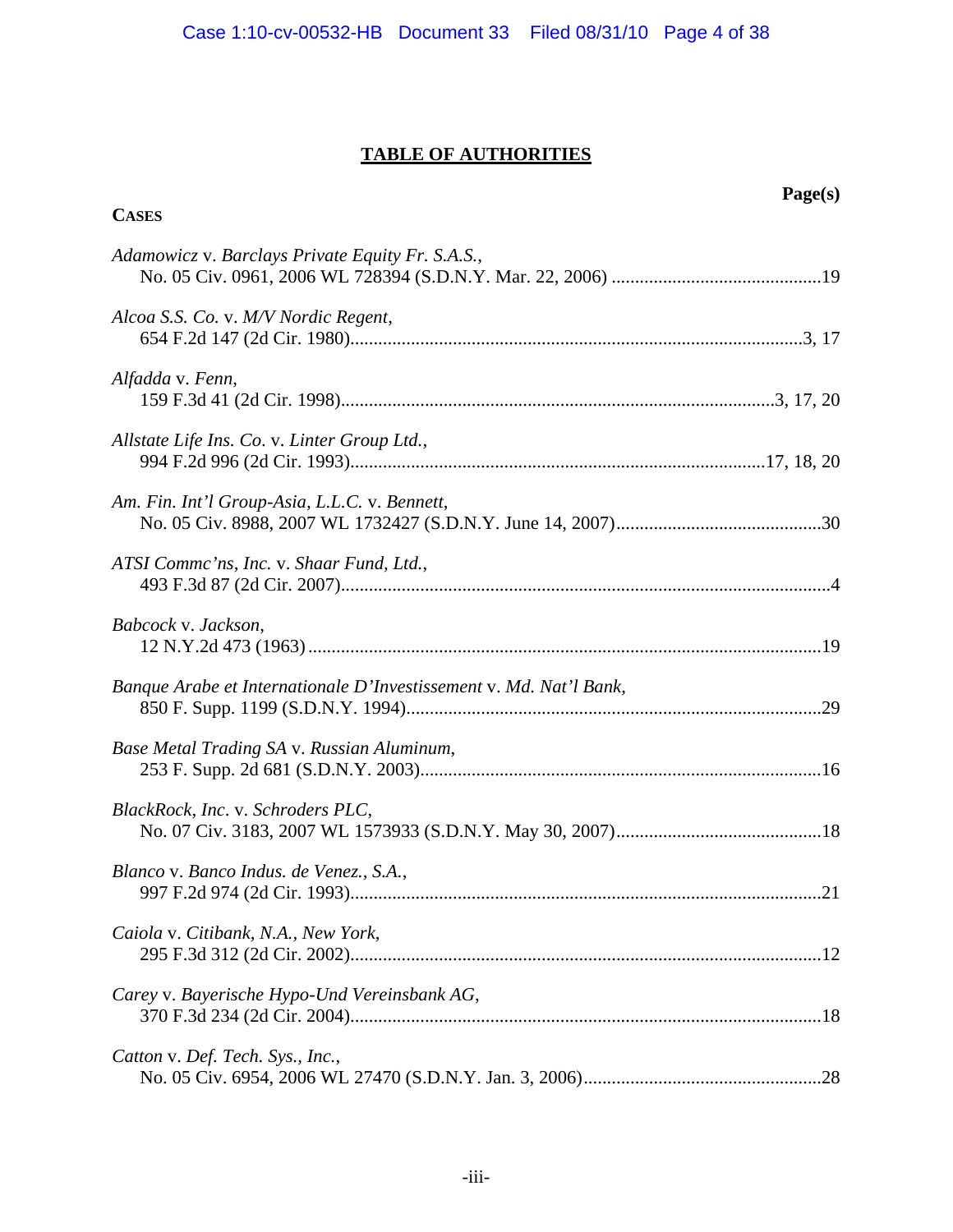| Chase Manhattan Bank v. N.H. Ins. Co.,                                                                             |
|--------------------------------------------------------------------------------------------------------------------|
| Cohen v. Stevanovich,                                                                                              |
| Collier v. Aksys Ltd.,                                                                                             |
| Cornwell v. Credit Suisse Group,                                                                                   |
| Diatronics, Inc. v. Elbit Computers, Ltd.,                                                                         |
| Elliott Assocs., L.P. v. Covance, Inc.,                                                                            |
| Emergent Capital Inv. Mgmt., LLC. v. Stonepath Group, Inc.,                                                        |
| F. Hoffmann-La Roche Ltd. v. Empagran S.A.,                                                                        |
| Faulkner v. Verizon Commc'ns, Inc.,                                                                                |
| Ferber v. Travelers Corp.,                                                                                         |
| Garb v. Republic of Poland,                                                                                        |
| Garber v. Legg Mason Inc.,                                                                                         |
| Granite Partners, L.P. v. Bear, Stearns & Co.,                                                                     |
| In re Banco Santander Sec.-Optimal Litig.,<br>No. 09-MD-02073-CIV, 2010 WL 3036990 (S.D. Fla. July 30, 2010)11, 21 |
| In re Bristol-Myers Squibb Sec. Litig.,                                                                            |
| In re European Aeronautic Defence & Space Co. Sec. Litig.,                                                         |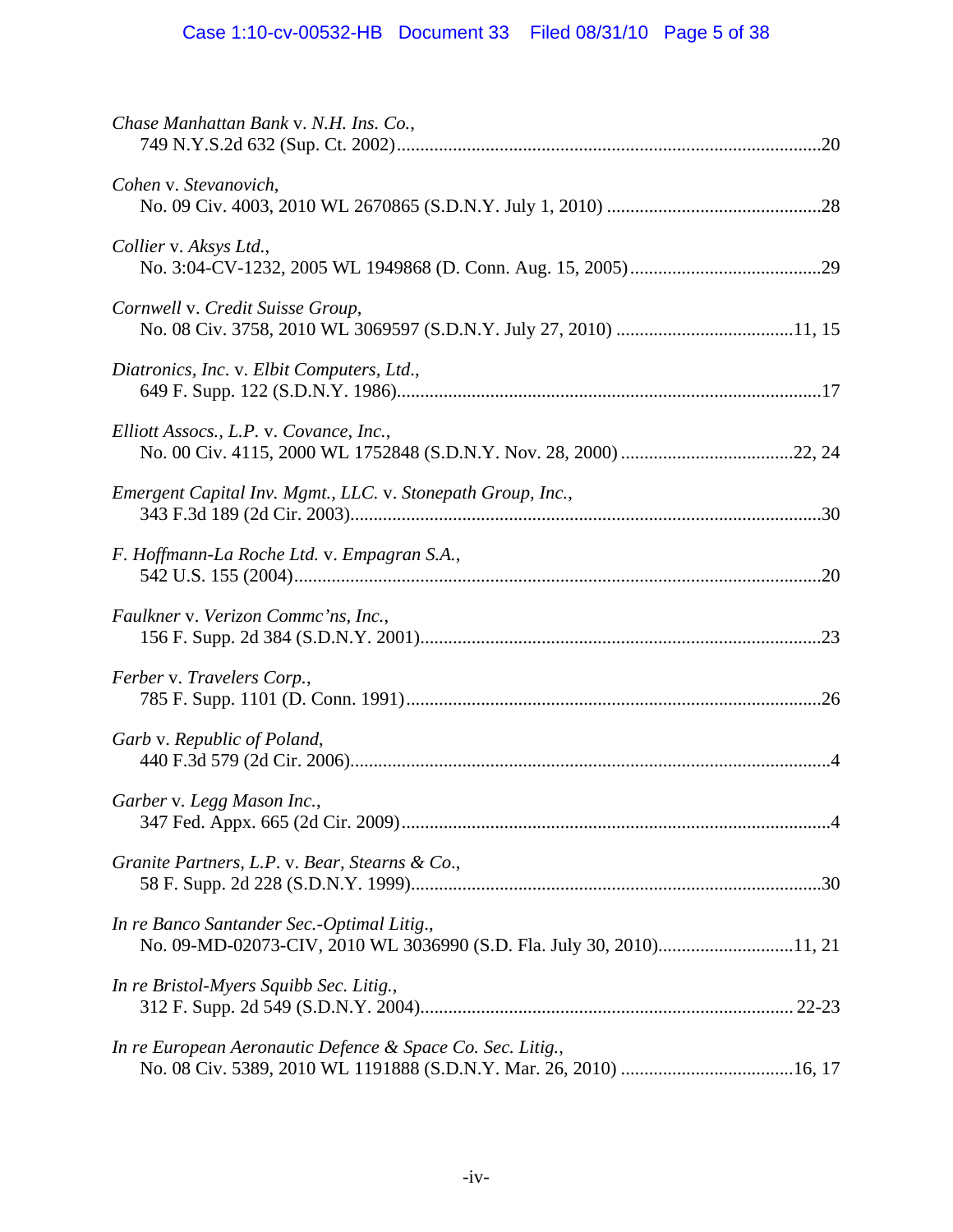# Case 1:10-cv-00532-HB Document 33 Filed 08/31/10 Page 6 of 38

| In re Int'l Bus. Machs. Corporate Sec. Litig.,                        |  |
|-----------------------------------------------------------------------|--|
| In re MSC Indus. Direct Co.,                                          |  |
| In re Optionable Sec. Litig.,                                         |  |
| In re Pfizer Inc. Sec. Litig.,                                        |  |
| In re Starter Corp. Sec. Litig.,                                      |  |
| In re Time Warner Inc. Sec. Litig.,                                   |  |
| Kirch v. Liberty Media Corp.,                                         |  |
| LaSala v. Bank of Cyprus Pub. Co.,                                    |  |
| Lentell v. Merrill Lynch & Co.,                                       |  |
| Mackley v. Gruner & Jahr, A.G. & Co.,                                 |  |
| Morrison v. Nat'l Austl. Bank, Ltd.,                                  |  |
| Novak v. Kasaks,                                                      |  |
| Pac. Inv. Mgmt. Co. v. Mayer Brown LLP,                               |  |
| Piper Aircraft Co. v. Reyno,                                          |  |
| Quail Cruises Ship Mgmt. Ltd. v. Agencia de Viagens CVC Tur Limitada, |  |
| Rombach v. Chang,                                                     |  |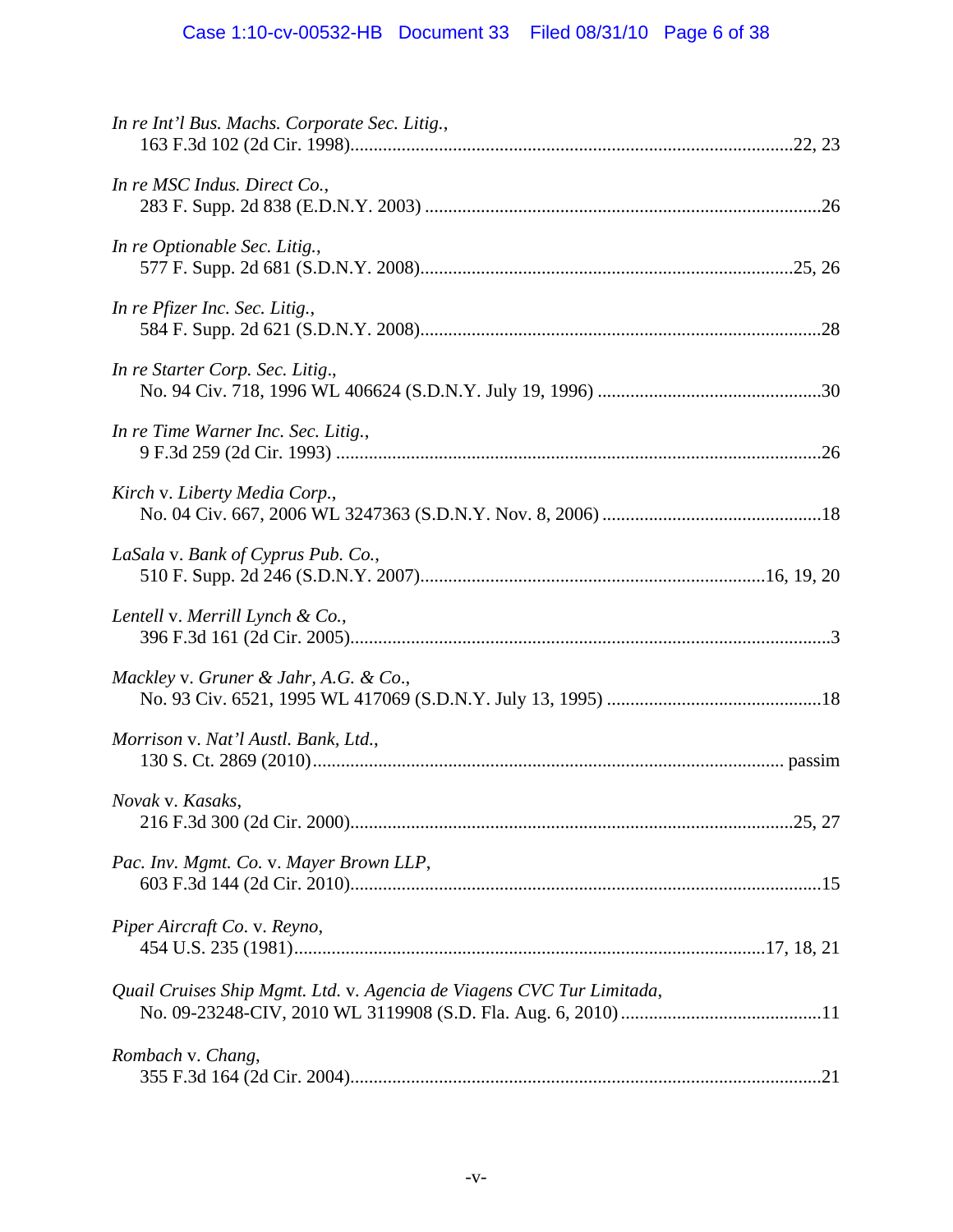| San Diego County Employees Ret. Ass'n v. Maounis,          |
|------------------------------------------------------------|
| Santa Fe Indus., Inc. v. Green,                            |
| Sch. Dist. of Erie v. J.P. Morgan Chase Bank,              |
| Sec. Investor Prot. Corp. v. BDO Seidman, LLP,             |
| SEC v. Masri,                                              |
| Serova v. Teplen,                                          |
| Shalam v. KPMG, LLP,                                       |
| Stackhouse v. Toyota Motor Co.,                            |
| Stoneridge Inv. Partners, LLC v. Scientific-Atlanta, Inc., |
| Sussman v. Bank of Isr.,                                   |
|                                                            |
| TCS Capital Mgmt., LLC v. Apax Partners, L.P.,             |
| Tellabs, Inc. v. Makor Issues & Rights, Ltd.,              |
| Turedi v. Coca Cola Co.,                                   |
| Usha (India), Ltd. v. Honeywell Int'l, Inc.,               |
| Vanity Fair Mills, Inc. v. T. Eaton Co.,                   |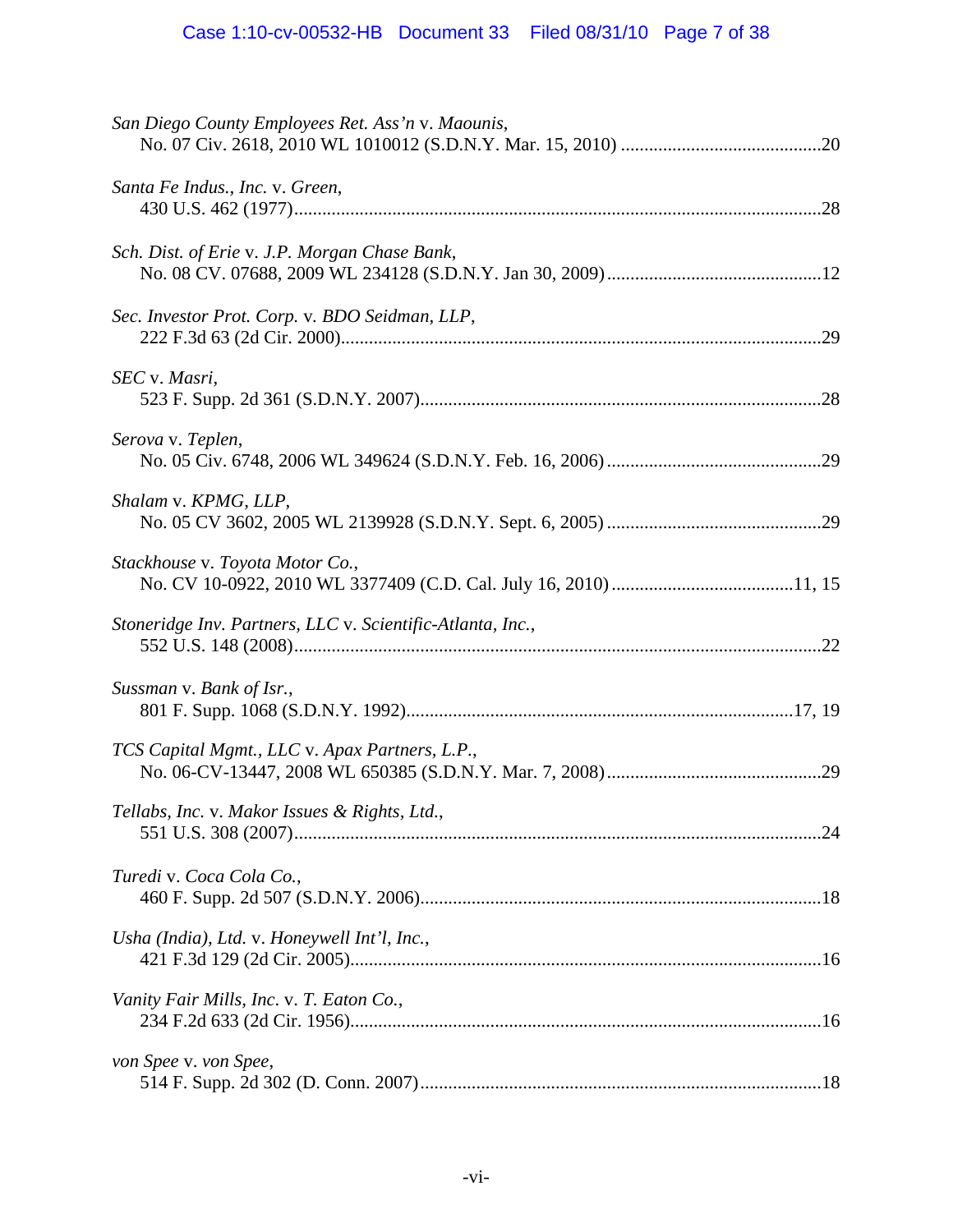| Whalen v. Hibernia Foods PLC,                                                                                                                                     |  |
|-------------------------------------------------------------------------------------------------------------------------------------------------------------------|--|
| STATUTES, RULES, AND REGULATIONS                                                                                                                                  |  |
| Commodity Futures Modernization Act of 2000,                                                                                                                      |  |
| Private Securities Litigation Reform Act of 1995 (2010),                                                                                                          |  |
| Securities Exchange Act of 1934, 15 U.S.C. § 78a et seq. (2010),                                                                                                  |  |
|                                                                                                                                                                   |  |
|                                                                                                                                                                   |  |
| Securities and Exchange Commission,                                                                                                                               |  |
| <b>OTHER AUTHORITIES</b>                                                                                                                                          |  |
| Commodity Futures Modernization Act of 2000: Joint Hearing on S. 2697 Before the<br>Comm. on Agric., Nutrition, and Forestry and the Comm. on Banking, Hous., and |  |
|                                                                                                                                                                   |  |

RESTATEMENT (THIRD) OF FOREIGN RELATIONS LAW § 403(3) (1987) .........................................20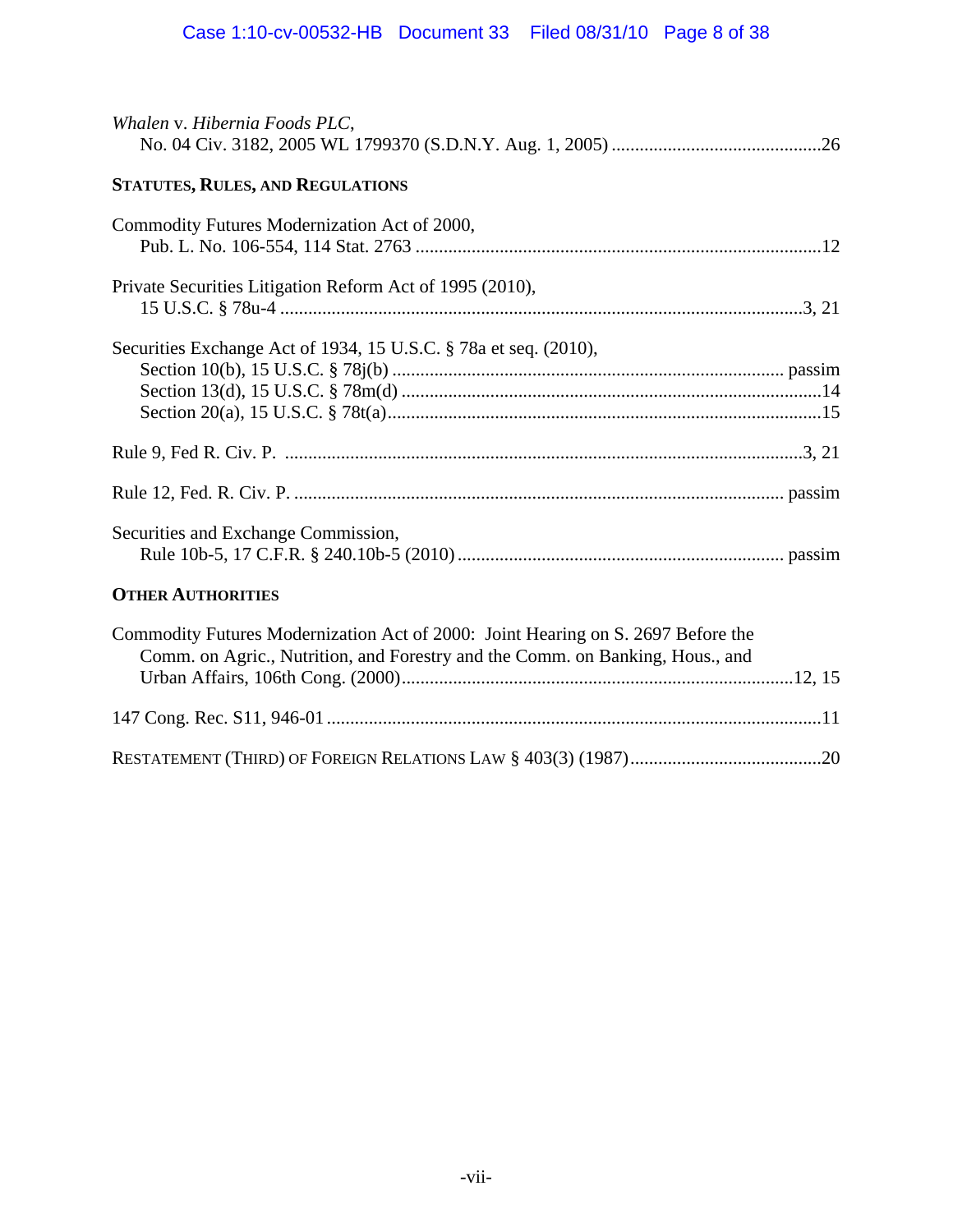#### Case 1:10-cv-00532-HB Document 33 Filed 08/31/10 Page 9 of 38

Porsche Automobil Holding SE ("Porsche") submits this memorandum in support of its motion to dismiss the Third Amended Complaint ("TAC") filed by Elliott Associates, L.P. et al. ("*Elliott*") and the Amended Complaint ("AC") filed by Black Diamond Offshore Ltd. et al. ("*Black Diamond*") (collectively, the "Complaints") for failure to state a claim pursuant to Fed. R. Civ. P. 12(b)(6) and lack of pendent jurisdiction or, alternatively, on the basis of *forum non conveniens*.

#### **SUMMARY INTRODUCTION**

Plaintiffs—an international collection of sophisticated hedge funds—gambled on foreign stock exchanges and lost. By establishing short positions through short sales and private "swap" agreements relating to the ordinary shares of Volkswagen AG ("VW") from March 4, 2008 through October 31, 2008 (the "Relevant Period"), Plaintiffs bet that the price of this security issued by a German company and traded only on foreign exchanges would decline. (TAC ¶¶ 2, 154; AC ¶¶ 7, 133.) But when the price of VW ordinary shares ("VW Shares") "shot upwards" instead, Plaintiffs allege they were forced to cover their short positions at artificially high prices, and now seek to recover their alleged losses because their "safe bets" did not "return significant profits." (TAC ¶¶ 2, 3; AC ¶¶ 1, 7, 9.)

Plaintiffs claim that Porsche—a German company—"lured" them "into a trap" by "cornering the market" for VW Shares through secret transactions—none of which is alleged to have occurred in the United States—resulting in a massive "short squeeze" on German stock markets. (TAC ¶¶ 2, 5; AC ¶¶ 1, 8-9.) Plaintiffs chose to speculate on German share prices and all the misstatements and market manipulation they allege occurred outside the United States, but they attempt to invoke U.S. law by asserting claims under Section 10(b) of the Securities Exchange Act of 1934 (the "Exchange Act"), 15 U.S.C. § 78j(b) (2010), and SEC Rule 10b-5 thereunder, 17 C.F.R. § 240.10b-5. Their attempt fails because Section 10(b) does not apply to their patently foreign claims.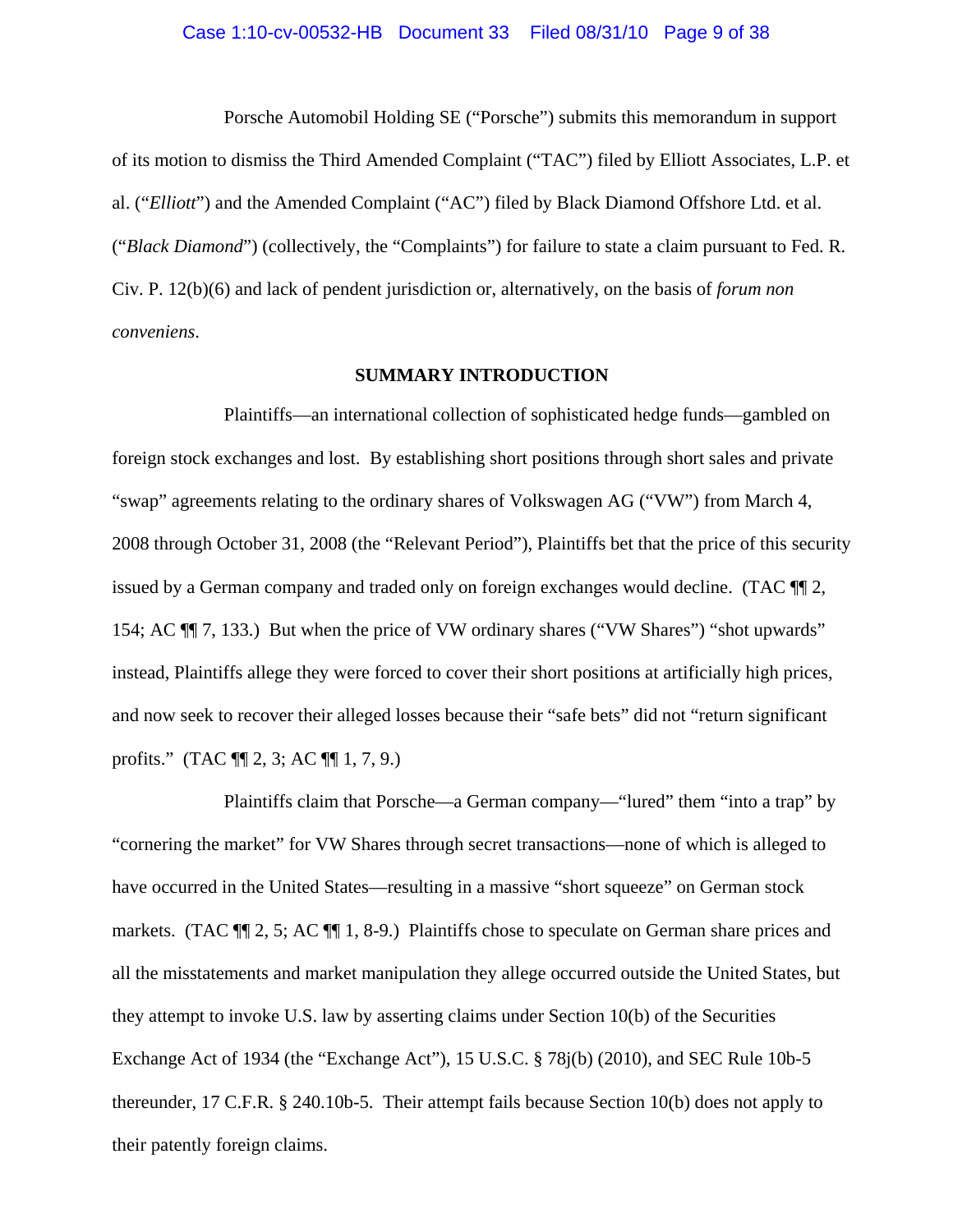#### Case 1:10-cv-00532-HB Document 33 Filed 08/31/10 Page 10 of 38

In *Morrison* v. *National Australia Bank Ltd.* ("*NAB*"), the Supreme Court recently issued a landmark decision addressing the "merits question" of "what conduct § 10(b) prohibits." 130 S. Ct. 2869, 2877 (2010). Sounding the death knell for the long-established "conduct and effects" test, the Court adopted a "transactional test" that limits Section 10(b) to the "use of a manipulative [ ] device or contrivance . . . in connection with the purchase or sale of a security listed on an American stock exchange, and the purchase or sale of any other security in the United States." *Id*. at 2888. Plaintiffs try to satisfy *NAB* by contending that they entered into securitybased swap agreements referencing VW Shares by (i) signing so-called confirmations in the United States, and (ii) designating New York as the governing law and forum in these agreements with unidentified counterparties—none of which is alleged to be located in the United States.

Under Plaintiffs' theory, even though the alleged fraud and manipulation occurred abroad, Section 10(b) would regulate foreign markets in foreign securities traded solely on foreign exchanges and subject to foreign law, as long as private parties signed confirmations in the United States for swap agreements referencing those foreign securities. Plaintiffs can find no support in *NAB* for this expansive reading of Section 10(b) and there is none. As the Supreme Court made clear in *NAB*, the Exchange Act does not reach "conduct in this country affecting exchanges or transactions abroad." *Id*. at 2885. The security-based swap agreements at issue here are privately negotiated contracts that are not traded on any exchanges. The most sensible reading of *NAB* is that Section 10(b) covers these agreements only when the referenced security is traded on a U.S. exchange or otherwise purchased or sold in the United States. Any other construction would result in the "probability of incompatibility with the applicable laws of other countries" disavowed by the Court in *NAB*. *Id*. VW Shares are not traded on a U.S. exchange, and Plaintiffs do not allege that they transacted in such shares in the United States.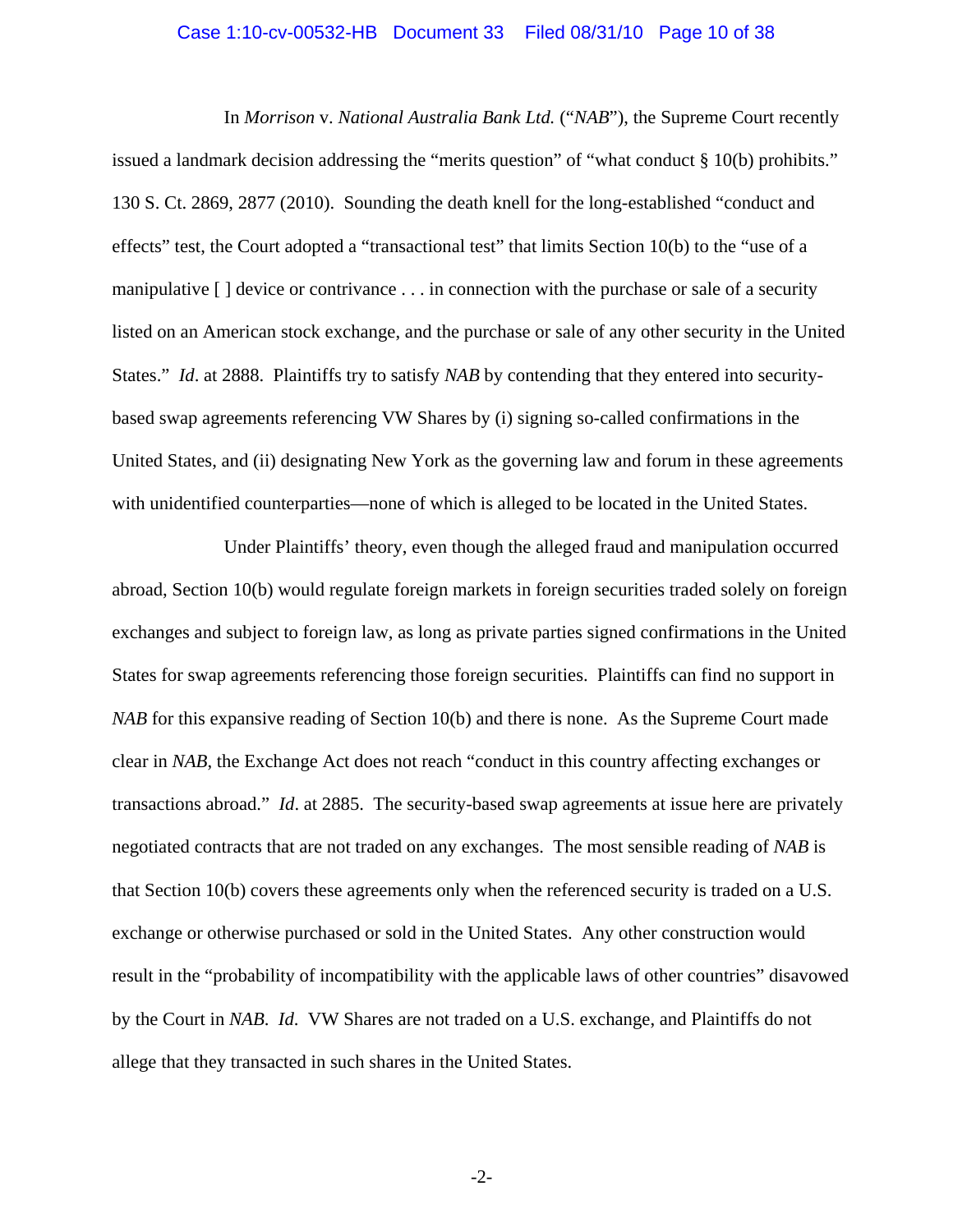#### Case 1:10-cv-00532-HB Document 33 Filed 08/31/10 Page 11 of 38

Moreover, signing confirmations in the United States and electing U.S. law and submitting to U.S. jurisdiction may have significance as between Plaintiffs and their swap counterparties—none of which included any of the Defendants—but do not suffice to establish that Plaintiffs' swap agreements were "domestic transactions," *i.e.*, purchases or sales of securities in the United States, as required by *NAB*.

Not only have Plaintiffs failed to state a claim under Section 10(b), the Complaints should also be dismissed under the doctrine of *forum non conveniens*, which recognizes that there is no "talismanic significance to the citizenship or residence of the parties." *Alcoa S.S. Co*. v. *M/V Nordic Regent*, 654 F.2d 147, 154 (2d Cir. 1980) (en banc). There is no question that Germany is an adequate forum. Moreover, German law governing securities fraud cases expressly provides for exclusive jurisdiction in German courts, and a U.S. judgment against Porsche would not be enforceable in Germany. German authorities are also investigating allegations similar to those alleged here. Because this action involves German law, German securities, German markets, and German conduct, Germany "has a far greater interest in this litigation than the United States." *Alfadda* v. *Fenn*, 159 F.3d 41, 46 (2d Cir. 1998).

While the Court need not reach this point, Plaintiffs have also failed to meet the pleading requirements of the Private Securities Litigation Reform Act of 1995 ("PSLRA"), 15 U.S.C. § 78u-4, and Fed. R. Civ. P. 9(b) as to either their misstatement or market manipulation claims under Section 10(b). As to Plaintiffs' misstatement claims, viewed against all information in the public domain—most of it cited in the Complaints—Porsche's statements regarding its VW stake simply did not foreclose the possibility that Porsche would decide to seek a 75% stake in VW Shares. With respect to Plaintiffs' market manipulation claims, because they are based on "alleged misrepresentations or omissions," Plaintiffs "have not made out a market manipulation claim" under Section 10(b). *Lentell* v. *Merrill Lynch & Co.*, 396 F.3d 161, 177 (2d Cir. 2005).

-3-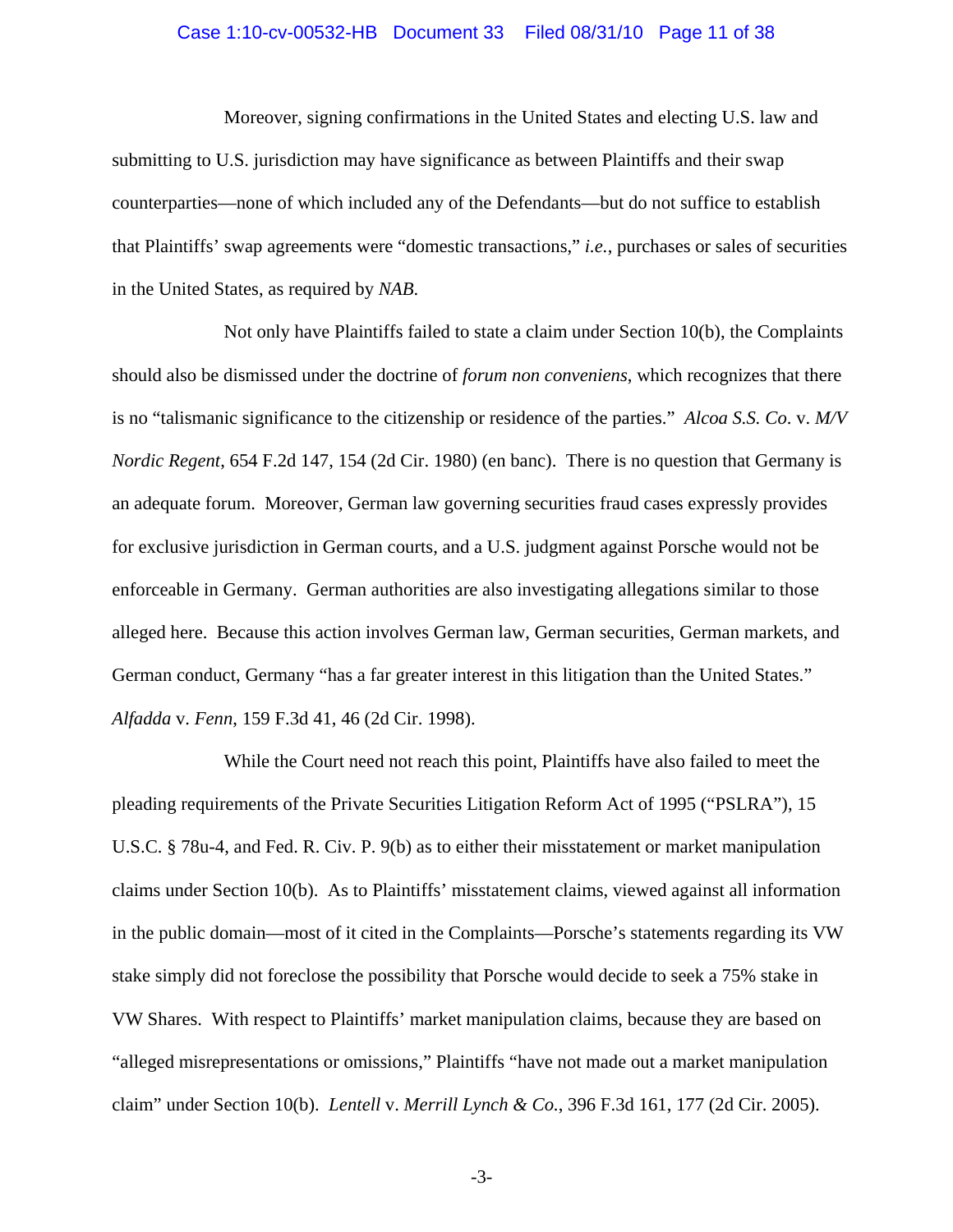Having failed in their effort to contrive federal claims, Plaintiffs' sweeping common law fraud claims—the bulk of all their claims and the only claims asserted by half of the Plaintiffs in this federal lawsuit—must be dismissed as well for want of jurisdiction. But even if jurisdiction existed, they would have to be dismissed for failure to state a claim. Under New York choice of law rules, these claims are governed by German law and, even under New York law, they suffer from the same pleading defects as the purported federal fraud claims.

# **BACKGROUND**<sup>1</sup>

## **A. The Parties**

Plaintiffs in the *Elliott* action are 35 global hedge funds, 18 of which are organized outside the United States. (TAC ¶¶ 34-68.) Plaintiffs in the *Black Diamond* action are four hedge funds, all of which are organized under the laws of foreign jurisdictions. (AC ¶¶ 15-18.)

Porsche is organized under and subject to the laws of the European Union ("EU") and Germany, and is headquartered in Stuttgart, Germany. (AC ¶ 21; Declaration of Peter O. Mülbert, dated August 26, 2010 ("Mülbert Decl.") ¶ 14-15.) Although Porsche is a public company, with its non-voting preference shares publicly traded in Germany, all of its ordinary voting shares during the Relevant Period were owned by members of the Porsche and Piëch families, the descendants of the company founder. (Exs. 1, 2 at  $27.$ )<sup>2</sup>

 $\frac{1}{1}$  In deciding a Rule 12(b)(6) motion to dismiss, the Court may consider "any written instrument attached to the complaint, statements or documents incorporated into the complaint by reference, legally required public disclosure documents filed with the SEC, and documents possessed by or known to the plaintiff and upon which it relied in bringing the suit." *ATSI Commc'ns, Inc.* v. *Shaar Fund, Ltd.*, 493 F.3d 87, 98 (2d Cir. 2007). The Court may also consider press releases, financial reports and newspaper articles cited by Porsche, which Plaintiffs specifically allege were relied upon in bringing the suit. (TAC introduction; AC introduction); *see Garber* v*. Legg Mason Inc.*, 347 Fed. Appx. 665, 669 (2d Cir. 2009) (taking judicial notice of press articles and SEC filings to determine what information was publicly available). In addition, the Court may take judicial notice of books and other "authoritative text[s]." *Garb* v. *Republic of Poland*, 440 F.3d 579, 594 n.18 (2d Cir. 2006) (internal quotations omitted).

<sup>2</sup> Unless otherwise indicated, all references to "Ex." are to the exhibits accompanying the Declaration of Gandolfo V. DiBlasi, dated August 31, 2010.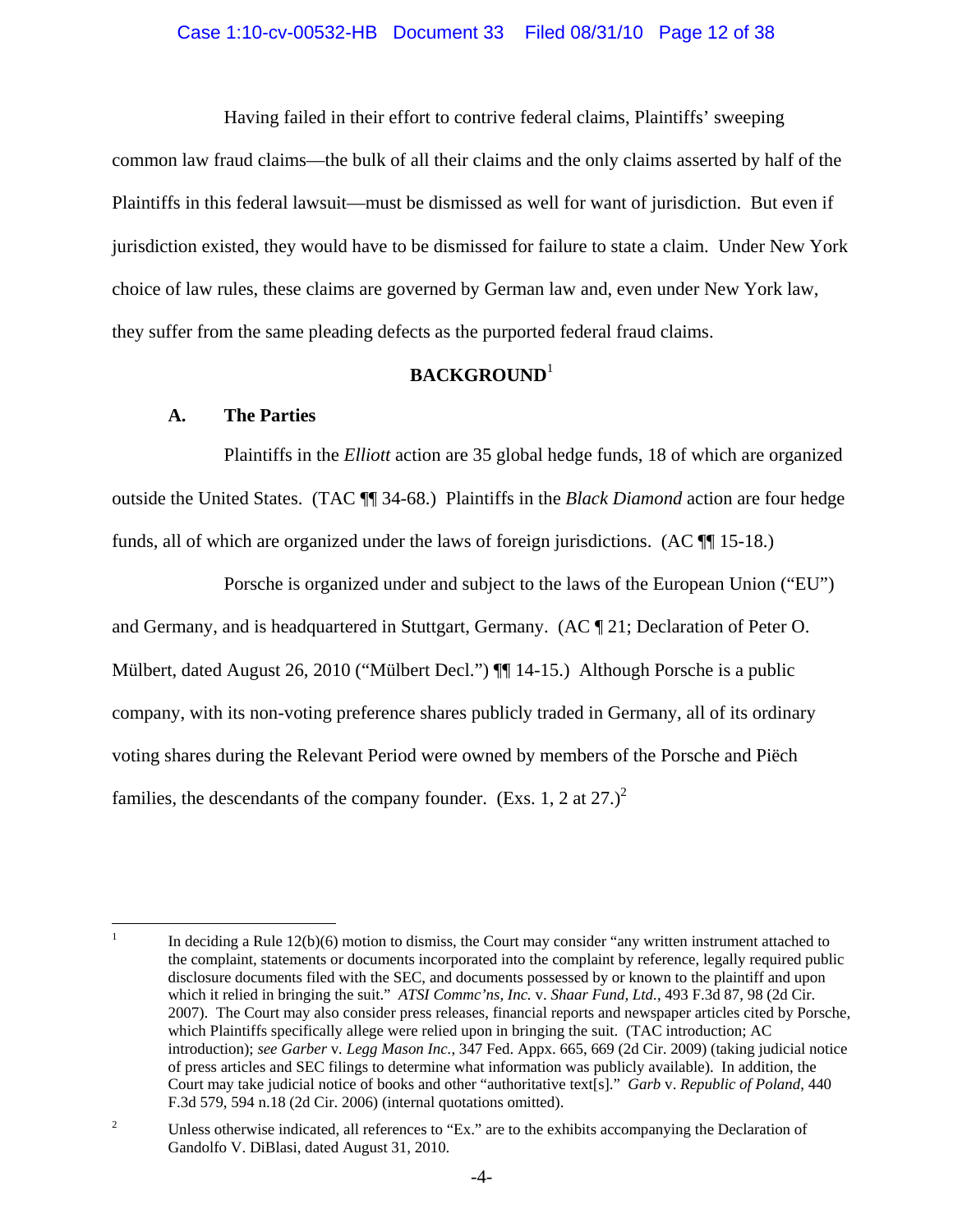#### Case 1:10-cv-00532-HB Document 33 Filed 08/31/10 Page 13 of 38

During the Relevant Period, Dr. Wendelin Wiedeking served as Porsche's Chief Executive Officer, and Mr. Holger P. Haerter served as Porsche's Chief Financial Officer. (TAC ¶¶ 70-71; AC ¶¶ 22-23.) Both individual defendants are German citizens residing in Germany.

#### **B. VW**

VW is a German corporation, headquartered in Wolfsburg, Germany. (AC ¶ 52.) During the Relevant Period, the German State of Lower Saxony owned slightly more than 20% of VW Shares. (TAC ¶ 6; AC ¶ 65.) VW Shares are not traded on any U.S. stock exchange, and its ADRs are traded over-the-counter in the United States but not on any U.S. stock exchange. (TAC ¶¶ 92, 95; AC ¶ 54.) VW has always played a significant role in Porsche's business, which due to Porsche's limited size and manufacturing capability, depends upon VW for components and technical support to control costs. (AC  $\parallel$  56; Ex. 3 at 4.) The two companies share a corporate history that dates back to Porsche's founder, Ferdinand Porsche, who developed the "VW beetle" for VW. (Ex. 4.) The "technical and strategic collaboration between Porsche and Volkswagen" has produced "benefits for both partners" (*id.*), and by 2005, Porsche's collaborative projects with VW accounted for more than one-third of Porsche's sales volume. (Ex. 3 at 4.)

Under the VW Act, a German law enacted in 1960 to shield VW from a hostile takeover (Ex. 5), any holder of VW Shares was limited to 20% of the voting power, and approval by 80% of VW Shareholders was required to impose a "domination and profit-transfer" agreement,<sup>3</sup> instead of the typical 75% threshold under German law. (TAC  $\P$  6.) The VW Act effectively prevented VW from being the target of a takeover attempt, because the State of Lower Saxony held minority blocking power. In 2004, the European Commission ("EC") requested that Germany amend the VW Act because it violated EU law. (Ex. 7.) If the VW Act were invalidated, Porsche's most vital business partner would become a potential takeover target. (Ex.

 $\frac{1}{3}$  A domination agreement between an acquiring firm and a target firm allows the acquiring firm to control the target firm's decisions. (TAC ¶ 6.) A profit transfer agreement requires the target firm to transfer its profits (and any losses) to the acquiring firm, facilitating the financing of takeover costs. (Ex. 6 at 134.)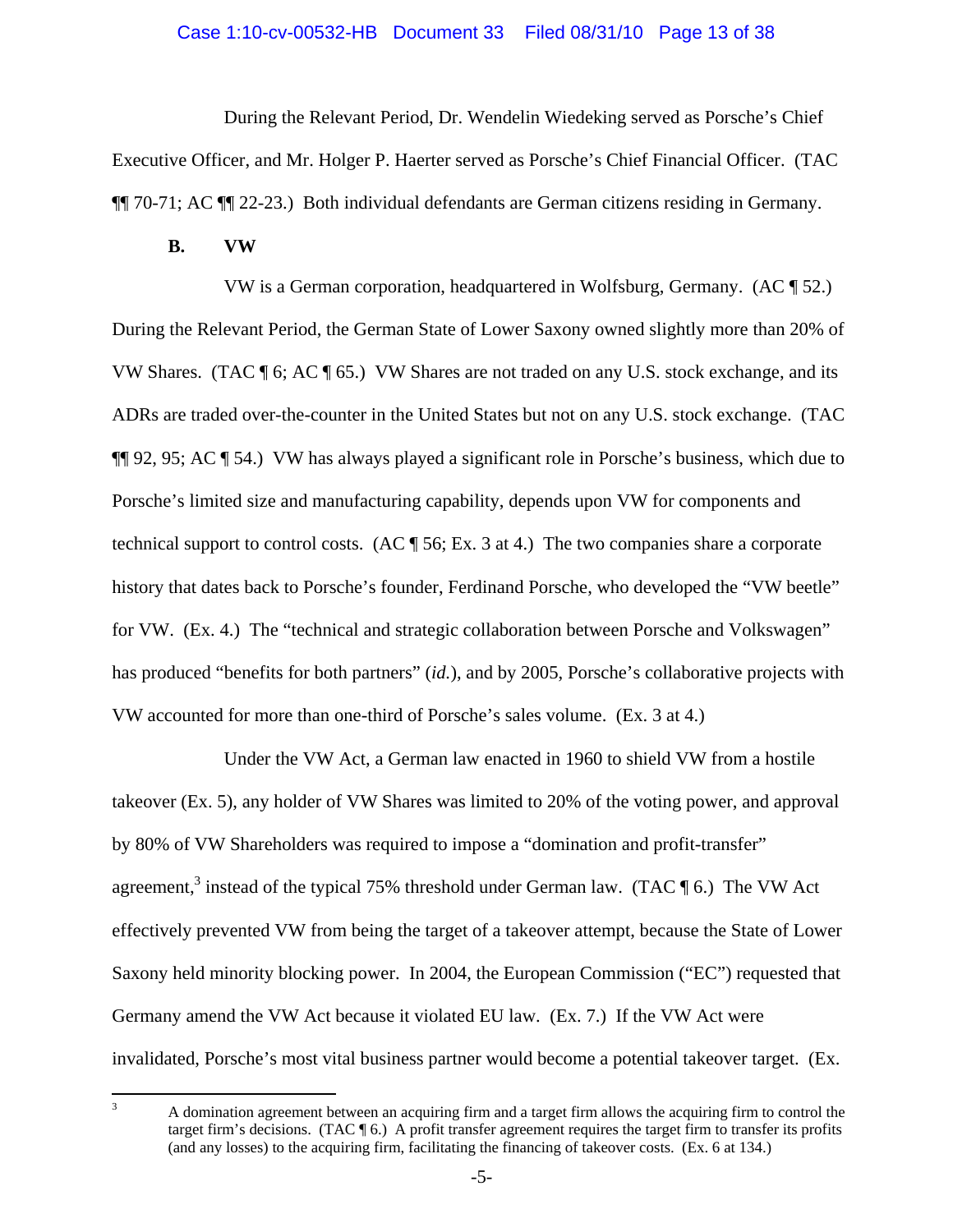## Case 1:10-cv-00532-HB Document 33 Filed 08/31/10 Page 14 of 38

8.) Porsche, therefore, decided to acquire a significant shareholding in VW and thus protect its basic industrial logic and cooperative relationship with VW. (TAC  $\P$  9; AC  $\P$  56.)

#### **C. Porsche's Initial Acquisition of a Stake in VW**

Porsche continually increased its stake in VW in response to various factors, including the status of the VW Act, the support of the Porsche and Piëch families, and general economic conditions. (TAC ¶¶ 97-107; AC ¶¶ 55-59; Exs. 4, 8, 9.) In 2005, Porsche began acquiring VW Shares "to secure [its] business relations with" VW (Ex. 8), initially acquiring a 10.26% stake in September 2005, then publicly announcing shareholdings of 18.5% in October 2005, 21.2% in June 2006, 27.4% in November 2006, and 30.9% in March 2007. (Exs. 10, 11; TAC ¶¶ 97, 99, 102, 106.)

In addition to purchasing VW Shares, Porsche bought cash-settled options relating to VW Shares, which did not entitle Porsche to purchase VW Shares but protected Porsche against increasing prices of VW Shares, if it later decided to purchase such shares, by providing Porsche with cash equal to the difference between the strike price and a higher market price. (Exs. 9, 12 at 3.) Plaintiffs allege that Porsche "concealed its plan" to acquire a 75% stake in VW through these options (TAC ¶ 10; AC ¶ 8), but do not allege that Porsche entered into the cash-settled options in the United States or that they had any connection with the United States. Under German law, cash-settled options need not be disclosed. (TAC ¶ 11; Mülbert Decl. ¶¶ 34-35.) Nonetheless, even before the Relevant Period, Porsche disclosed that it held such options relating to VW Shares and continued to do so during the Relevant Period, including disclosing that it had "secured cashsettled stock options which provide for settlement in cash and not share subscriptions" on March 4, 2008. (Exs. 12 at 3, 13 at 167, 14 at 2.)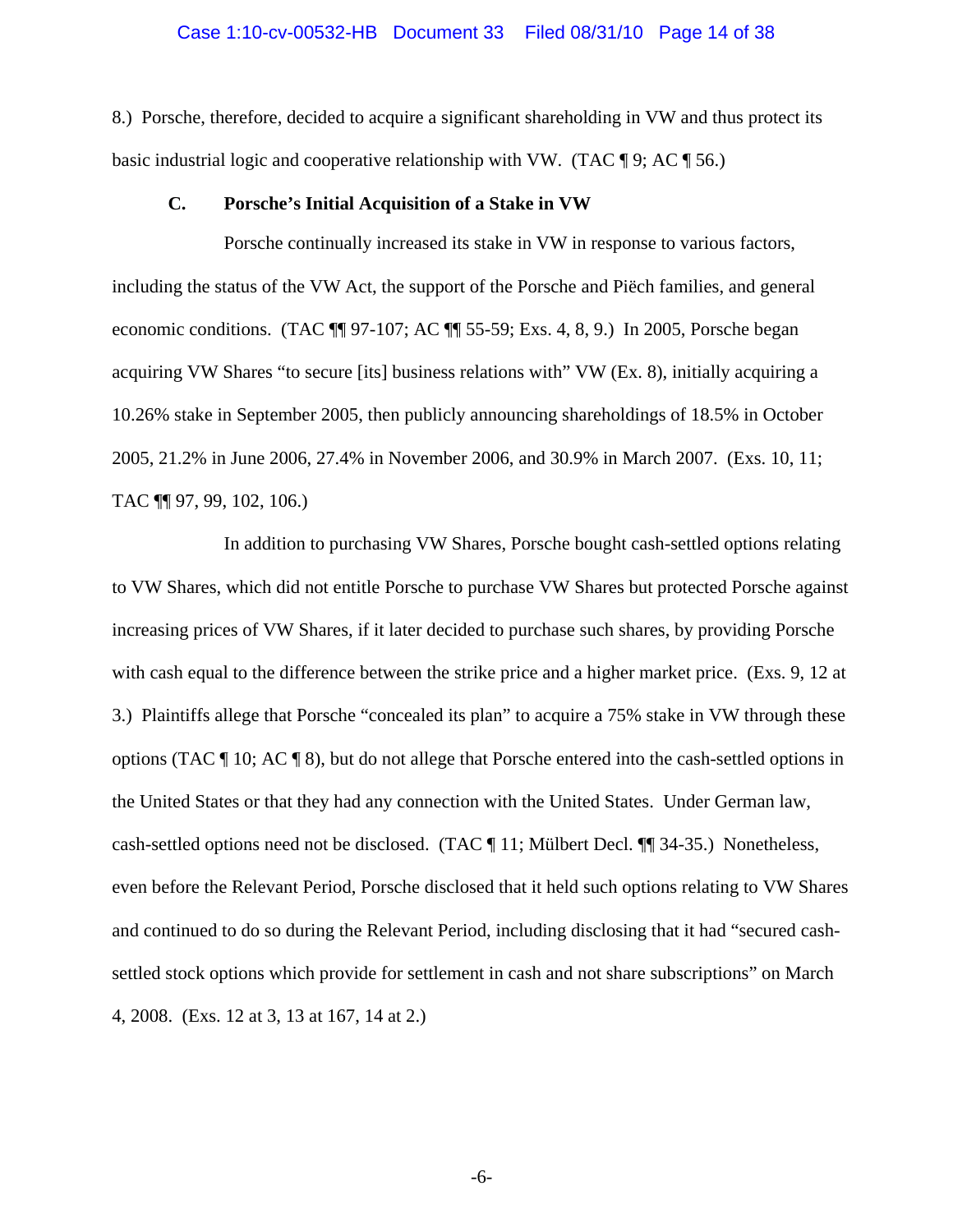## **D. Porsche Decides To Pursue a Majority Position in VW and Subsequently Announces its Decision To Aim To Increase its Stake to 75% in 2009.**

On March 3, 2008, Porsche decided and announced its intention to acquire "more than [a] 50%" VW stake. (TAC  $\parallel$  83(1); AC  $\parallel$  32.) On March 10, 2008, in responding to media speculation and referring to the March 3, 2008 decision, Porsche denied any plans to go to 75%, noting that Lower Saxony's 20% VW ownership made "the probability" of acquiring 75% "very small indeed." (TAC ¶ 114; AC ¶ 90; Ex. 15.) After widespread reports of opposition to Porsche's takeover attempt by Prof. Ferdinand K. Piëch ("Prof. Piëch"), chairman of VW's Supervisory Board and at the same time a member of Porsche's Supervisory Board (Exs. 16, 17; AC ¶ 113), Porsche publicly announced on October 24, 2008 that its controlling families, including Prof. Piëch, were firmly behind its acquisition of VW. (Ex. 18.)

 On October 26, 2008, Porsche announced that, due to distortions in the market, it had decided to disclose its holdings of 42.6% of VW Shares and "31.5 percent in so called cash settled options relating to" VW Shares "to hedge against price risks, representing a total of 74.1 percent." (Ex. 9; TAC ¶ 30; AC ¶ 75.) Porsche made clear that the options would be settled "in cash" with Porsche receiving "the difference between the then actual Volkswagen share price and the underlying strike price in cash." (Ex. 9; TAC ¶ 30.) Porsche said it would increase its position to above 50% in November/December 2008, and had decided to aim to increase its VW stake "to 75% in 2009, paving the way to a domination agreement," economic conditions permitting. (TAC ¶ 30; Ex. 9.) According to Plaintiffs, by "reveal[ing] the vast extent of its holdings of VW shares" in the October 26, 2008 announcement, Porsche's "intended consequence was a short squeeze in which the price of VW shares shot upwards." (TAC  $\P$  3; AC  $\P$  9.)

## **E. Related German Proceedings**

Following Porsche's October 26, 2008 announcement, Germany's Federal Financial Supervisory Authority (the "BaFin"), whose role is similar to that of the SEC, began an

-7-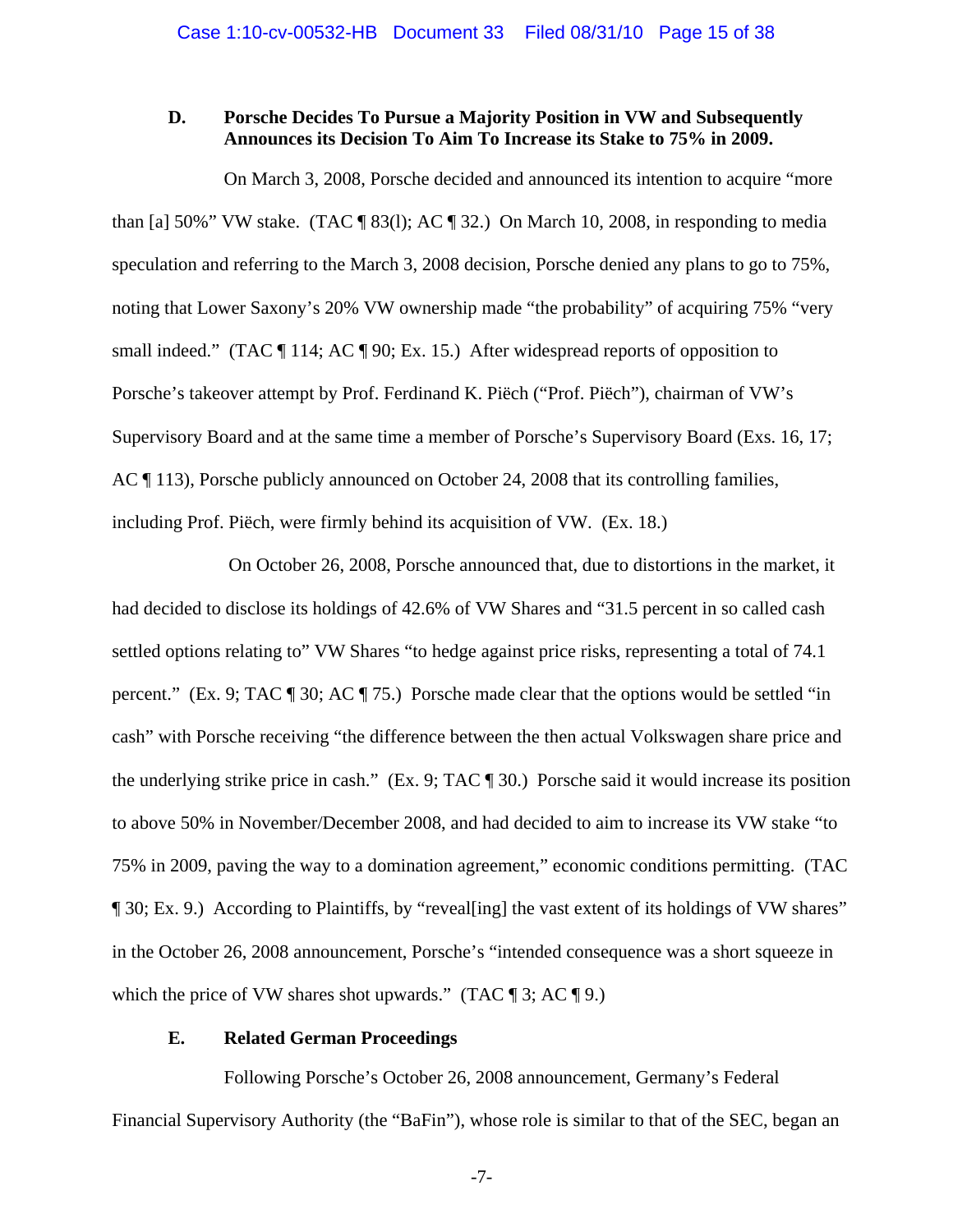## Case 1:10-cv-00532-HB Document 33 Filed 08/31/10 Page 16 of 38

"investigation into VW's share-price movements for signs of market manipulation" by Porsche.  $(Ex. 19.)<sup>4</sup>$  At the end of March 2009, BaFin concluded that it had found no wrongdoing by Porsche, and in May 2009, BaFin launched a second investigation. (Ex. 21.) The Stuttgart Public Prosecutor is now leading a related investigation. (Ex. 22.)

Finally, private parties from various countries have taken steps to commence civil law-based "conciliatory proceedings" (*i.e*., mediation anticipating litigation) in Germany against Porsche by disclosing their intent to claim damages based on allegations of market manipulation and misstatements similar to those alleged in the Complaints. (Declaration of Gerhard Wagner, dated August 27, 2010 ("Wagner Decl.") ¶ 14.)

#### **F. Plaintiffs' Claims and Alleged Transactions**

Plaintiffs allege that Porsche "misled [them] with regard to its ownership of VW shares and its intentions regarding acquisition of 75% of VW shares." (TAC  $\P$  14; AC  $\P$  86.) *Elliott* Plaintiffs concede that all 11 of Porsche's alleged misstatements on which they predicate their misrepresentation claims were made in Germany (TAC ¶¶ 111, 114, 118, 120, 122, 124, 130, 132, 135, 137) or, in one instance, in France (*id.* ¶ 127). *Black Diamond* Plaintiffs base their claims on seven of the same alleged misstatements, none of which they allege was made in the United States. (AC  $\P$  87-113.) These statements are subject to EU and German securities law. (Mülbert Decl. ¶¶ 19-20, 31-33; Wagner Decl. ¶¶ 15-20.) Plaintiffs also allege that Defendants "manipulat[ed] the market in VW shares" (TAC [10; AC [14]), which trade only on foreign exchanges (TAC  $\P$  92; AC  $\P$  54).

According to Plaintiffs, "Porsche's intentional misrepresentations and manipulative acts induced [them] to sell VW shares short and to enter securities-based swap agreements that would increase in value as the price of VW shares declined." (TAC ¶ 14; AC ¶ 7.) Both types of

 $\frac{1}{4}$ 

An affiliate of one of the Elliott Plaintiffs, Elliott Advisors (UK) Limited (Ex. 20 at 1, 6, 7), urged the BaFin on October 29, 2008, to investigate Porsche's trading in VW Shares. (Mülbert Decl. ¶ 45.)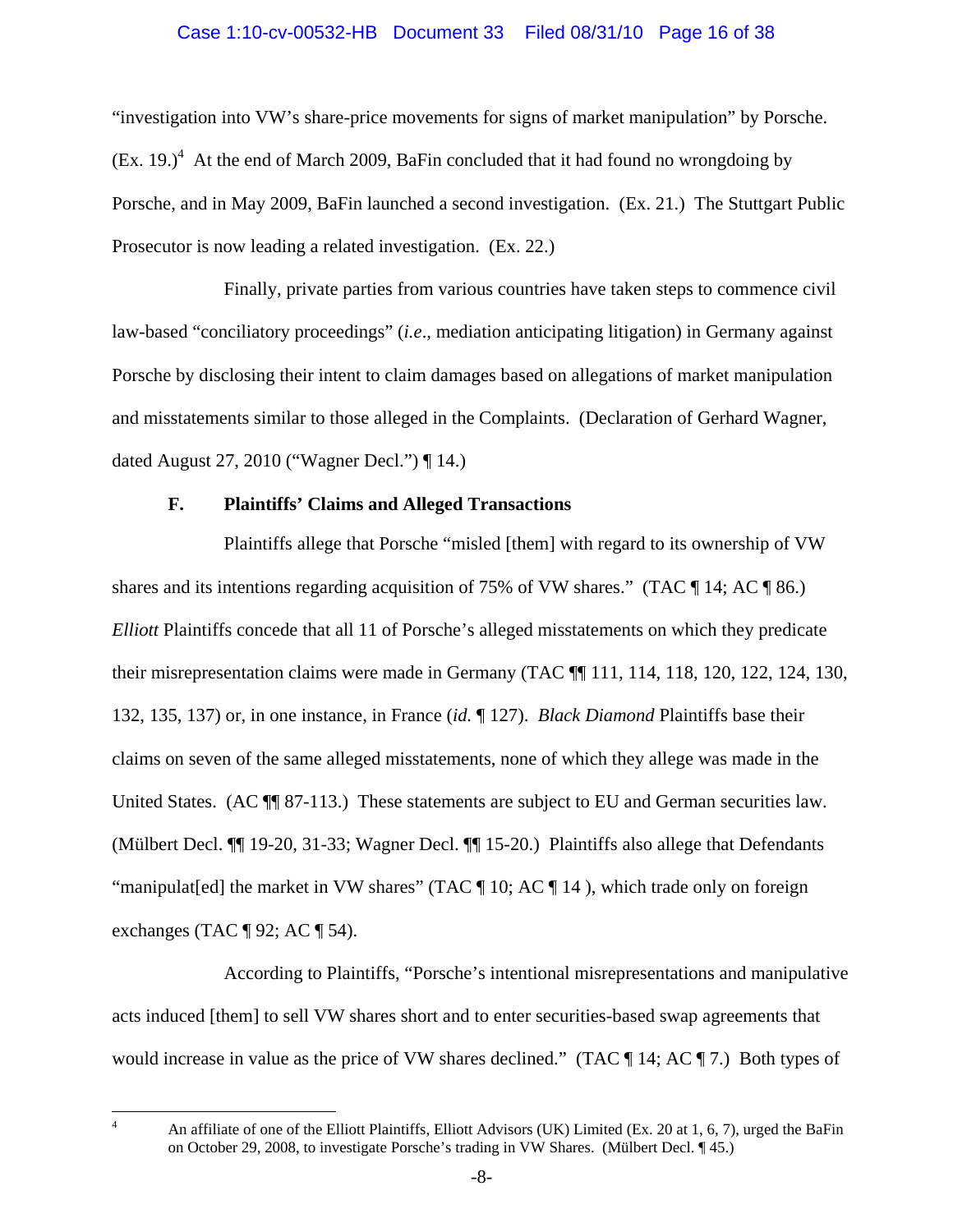#### Case 1:10-cv-00532-HB Document 33 Filed 08/31/10 Page 17 of 38

transactions involved VW Shares. Through short sales, Plaintiffs "borrowed VW shares and sold them, undertaking an obligation to repurchase the shares and return them at a future date." (TAC ¶ 2.) The *Black Diamond* Plaintiffs and 16 of the 35 *Elliott* Plaintiffs allege that they also entered into security-based swap agreements—contracts in which "Plaintiffs and their counterparties agree[d] to exchange cash flows that depend on the price of a reference security, here VW shares." (TAC  $\P$  2 n.2; AC  $\P$  7 n.1.) Because these Plaintiffs had "swap based short positions," they were entitled to receive payments when the price of VW shares decreased, and required to make payments when the price of VW shares increased, "achieving an economic result similar to a short sale." (TAC  $\mathbb{I}$  2 & n.2; AC  $\mathbb{I}$  7 n.1.) Swap agreements, which are privately negotiated and generally non-transferrable, last for fixed terms, during which the counterparties exchange periodic payments. (Ex. 23 at 59.) These agreements do not require actual ownership of the referenced security and are not "traded on any exchange, foreign or domestic." (TAC  $\P$  2 n.2.)

The Plaintiffs who entered into swap agreements referencing VW Shares assert claims as to alleged losses from those agreements under Section 10(b): false and misleading statements (Count I) and market manipulation (Count II), as well as violations of Section 20(a) of the Exchange Act (Count III). Those are the only federal claims asserted. All Plaintiffs bring common law fraud claims (Count IV).

#### **ARGUMENT**

#### **I. SECTION 10(b) DOES NOT APPLY TO PLAINTIFFS' CLAIMS.**

Plaintiffs' allegations regarding short sales of VW Shares and security-based swap agreements referencing VW Shares do not satisfy *NAB*'s transactional test. Plaintiffs' short sales cannot form the basis for Section 10(b) claims under either prong of this test, because Plaintiffs do not—and cannot—allege that such short sales were "made in the United States" or "involve[d] a security listed on a domestic exchange." *NAB*, 130 S. Ct. at 2886. Recognizing the futility of a Section 10(b) claim premised on such short sales, 19 of the *Elliott* Plaintiffs have dropped their

-9-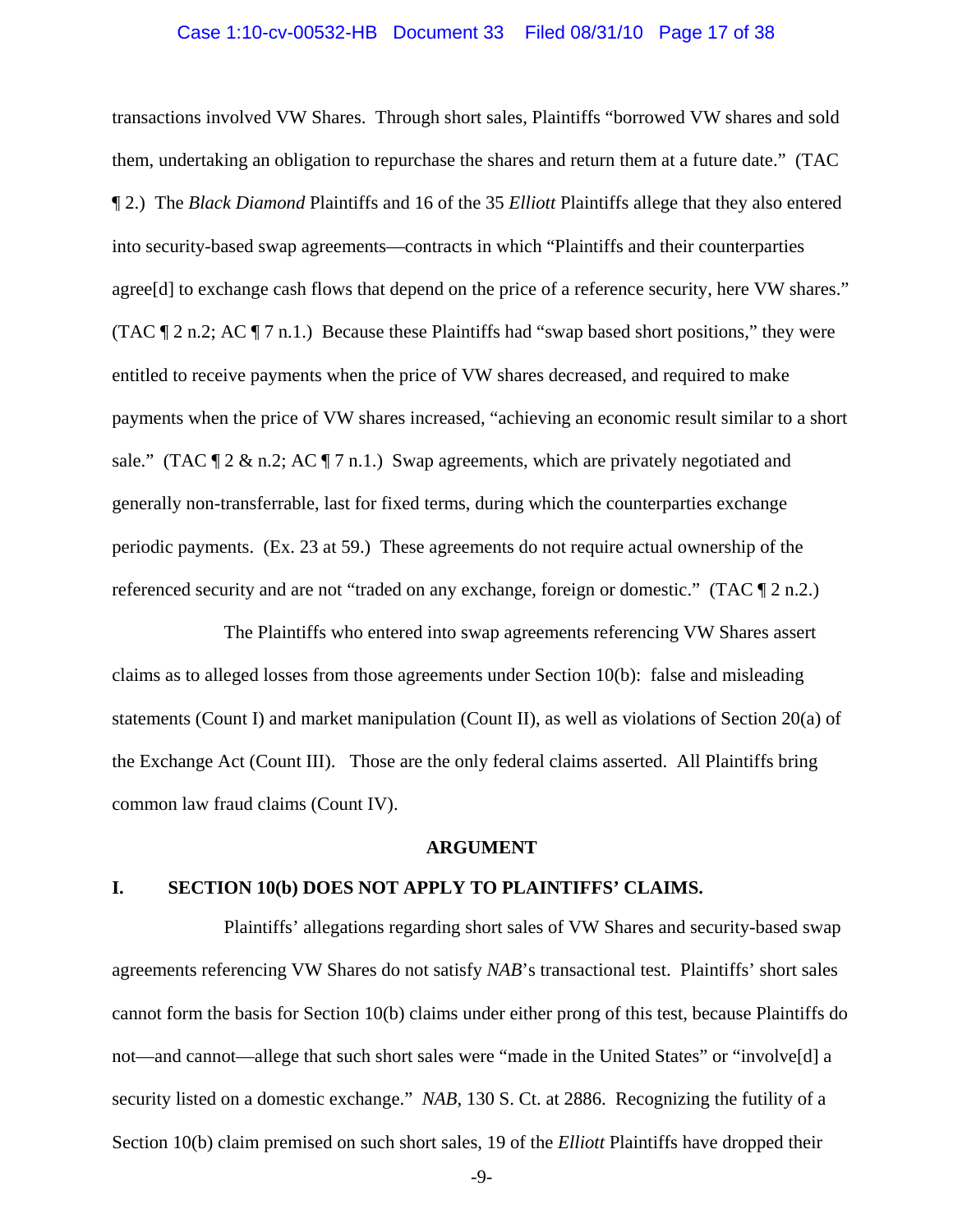#### Case 1:10-cv-00532-HB Document 33 Filed 08/31/10 Page 18 of 38

federal claims. But now in a last-ditch effort to frame a U.S. case for their German claims, 16 *Elliott* Plaintiffs and the *Black Diamond* Plaintiffs allege that they transacted in security-based swap agreements referencing VW Shares in the United States. Like their short sale allegations, Plaintiffs' swap allegations fail because (i) these swaps referenced a German security traded exclusively on foreign exchanges and not covered by Section 10(b), and (ii) Plaintiffs cannot create a domestic transaction simply by alleging that certain conduct related to a foreign transaction occurred in the United States.

# **A. Under** *NAB***, This Court Must Dismiss Plaintiffs' Claims Based on Swap Agreements Referencing VW Shares.**

In *NAB*, the Supreme Court affirmed the Second Circuit's dismissal of Section 10(b) claims asserted by Australian shareholders who purchased shares of an Australian bank on the Australian Stock Exchange. Although plaintiffs in *NAB* were Australian, this fact was in no way material to the Court's analysis. The Court made clear that *only* domestic transactions in securities fall within the reach of Section 10(b) and Rule 10b-5: "transactions in securities listed on domestic exchanges, and domestic transactions in other securities." 130 S. Ct. at 2884. In doing so, the Court repudiated over 30 years of Second Circuit jurisprudence that relied on the "conduct and effects" test, finding that such test was incompatible with the "longstanding principle of American law that legislation of Congress, unless a contrary intent appears, is meant to apply only within the territorial jurisdiction of the United States." *Id.* at 2877 (internal quotations omitted). As the Court made clear, "[w]e know of no one who thought that the [Exchange Act] was intended to 'regulat[e]' *foreign* securities exchanges—or indeed who even believed that under established principles of international law Congress had the power to do so." *Id.* at 2884 (emphasis in original). By restricting Section 10(b) to "purchases and sales of securities in the United States," the Court emphasized that the transactional test would avoid "interference with foreign securities regulation that application of §10(b) abroad would produce,"

-10-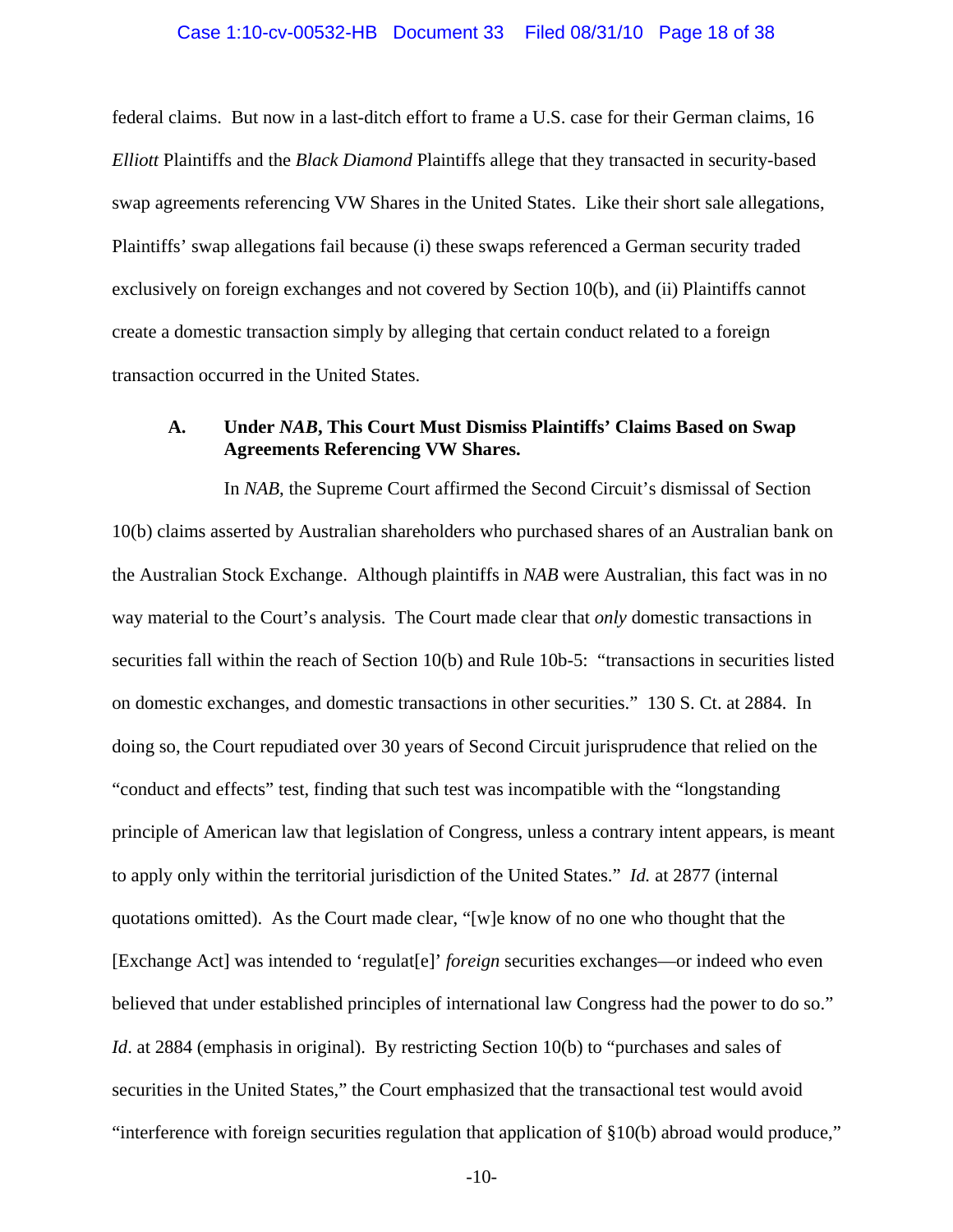#### Case 1:10-cv-00532-HB Document 33 Filed 08/31/10 Page 19 of 38

and prevent the United States from turning into "the Shangri-La of class-action litigation for lawyers representing those allegedly cheated in foreign securities markets." *Id.* at 2884, 2886.

District courts following *NAB* have uniformly rejected applications of the "transactional test"—for both American and foreign plaintiffs—that would "entail the type of interference with foreign securities regulation that [*NAB*] sought to avoid." *In re Banco Santander Sec.-Optimal Litig.,* No. 09-MD-02073-CIV, 2010 WL 3036990, at \*6 (S.D. Fla. July 30, 2010) (rejecting the argument that because the purchase of a foreign fund was "in connection with" a U.S. fund, the transactions were domestic); *see, e.g*., *Quail Cruises Ship Mgmt. Ltd.* v*. Agencia de Viagens CVC Tur Limitada,* No. 09-23248-CIV, 2010 WL 3119908, at \*3 (S.D. Fla. Aug. 6, 2010) ("[*NAB*]'s central holding would be undermined if parties could elect United States securities law merely by designating the law offices of one of the parties' counsel, located in the United States, as the place of closing the transaction when the transaction otherwise has no relationship with the United States."); *Cornwell* v*. Credit Suisse Group,* No. 08 Civ. 3758, 2010 WL 3069597, at \*5 (S.D.N.Y. July 27, 2010) (Section 10(b) does not apply "even if some aspects of the transaction occurred in the United States."); *Stackhouse* v*. Toyota Motor Co*., No. CV 10-0922, 2010 WL 3377409, at \*1 (C.D. Cal. July 16, 2010) ("United States securities laws should defer to the law of the country where the security is exchanged.").

The same result is required here, where the allegedly misinformed and manipulated market is in Germany.

## **B. Because Section 10(b) Does Not Reach VW Shares, Section 10(b) Does Not Reach Plaintiffs' Swap Agreements Referencing VW Shares.**

Plaintiffs cannot evade *NAB* by using swap agreements that have nothing to do with any of the Defendants to support misstatement and manipulation claims that have nothing to do with the United States. Because transactions in VW Shares are not within the territorial reach of Section 10(b), neither are Plaintiffs' swap agreements referencing such shares.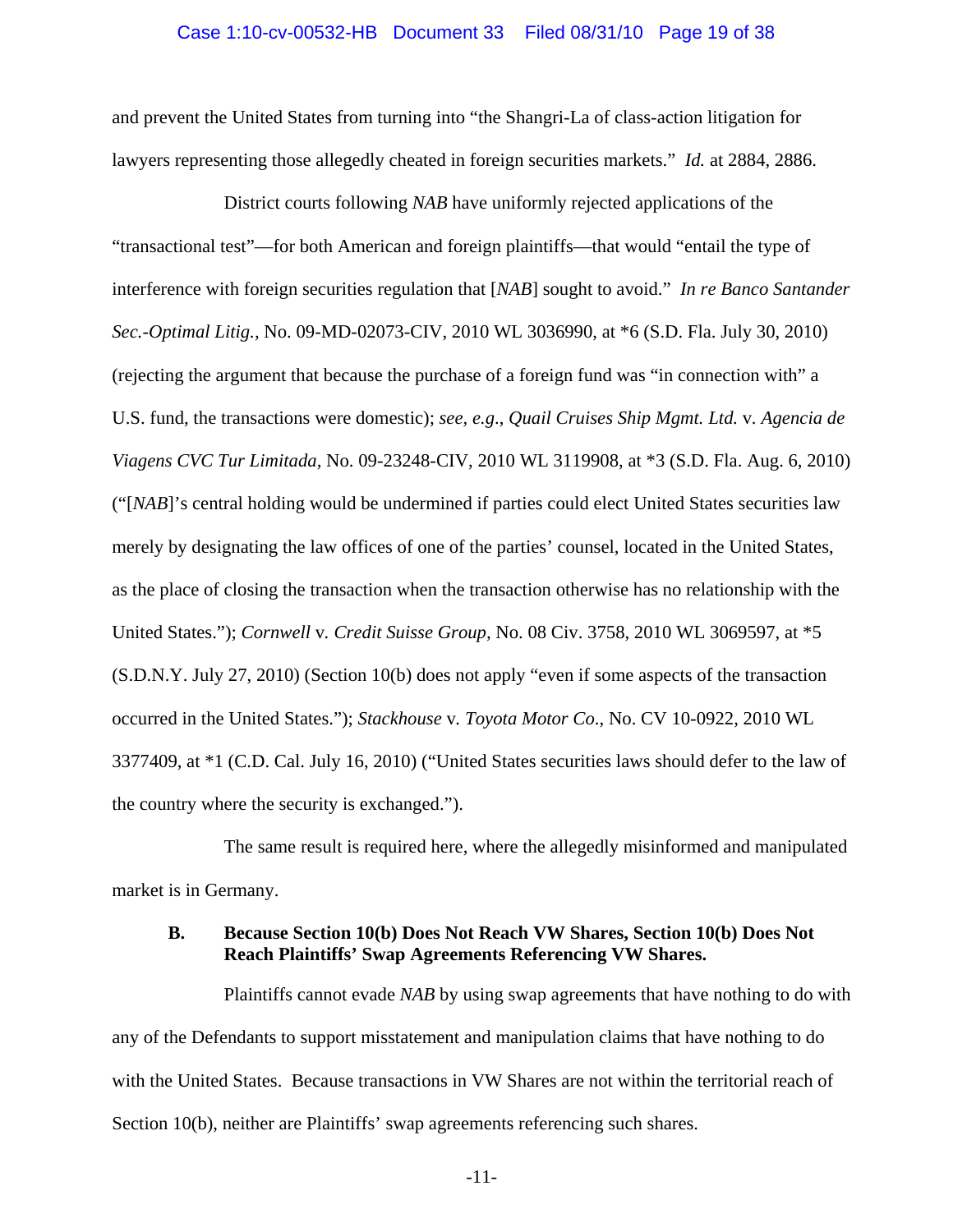## Case 1:10-cv-00532-HB Document 33 Filed 08/31/10 Page 20 of 38

In enacting the Commodity Futures Modernization Act of 2000 ("CFMA"), Pub. L. No. 106-554, 114 Stat. 2763, Congress expressly extended the coverage of Section 10(b) to security-based swap agreements to prevent circumvention of the rules prohibiting insider trading.<sup>5</sup> Congress realized that "functionally, through a total return swap, one can do something that is the equivalent of purchasing a share of stock," and "[i]t would not . . . be an acceptable outcome for an individual who had benefitted from insider information and who would be legally prohibited from buying a stock . . . to be able to engage in a total return swap that was the functional equivalent of buying that stock."<sup>6</sup> There is absolutely nothing in the language of this statute or its legislative history to suggest that Congress sought to extend the territorial reach of Section 10(b) or to regulate foreign markets merely because private parties who entered into swap agreements referencing foreign securities chose to conduct certain acts in the United States. Just as Congress enacted the CFMA to prevent violators from avoiding liability by entering into swap agreements that are "functionally" the same as stock purchases and sales, Plaintiffs cannot end-run *NAB* by entering into security-based swap agreements when the "functionally . . . equivalent" purchaser of securities traded on foreign exchanges could not recover because Section 10(b) does not reach transactions in those securities.

Courts have consistently looked to the "material term" referenced in a swap agreement to determine whether Section 10(b) applies to a swap-holder's fraud claims—if the referenced term is not a "security," then Section 10(b) does not cover fraud in connection with the swap. *See Caiola* v. *Citibank, N.A., New York*, 295 F.3d 312, 327 (2d Cir. 2002); *Sch. Dist. of Erie* v. *J.P. Morgan Chase Bank*, No. 08 CV 07688, 2009 WL 234128, at \*1 (S.D.N.Y. Jan 30, 2009). Just as the purchaser of a swap is not entitled to Section 10(b)'s protection unless the

 5 *See* 147 Cong. Rec. S11, 946-01 (2001) (statement of Sen. Sarbanes).

<sup>6</sup> *The Commodity Futures Modernization Act of 2000: Joint Hearing on S. 2697 Before the Comm. on Agric., Nutrition, and Forestry and* the *Comm. on Banking, Hous., and Urban Affairs*, 106th Cong. 14 (2000) (statement of Lawrence Summers, Sec'y of the U.S. Dep't of the Treasury) ("*CFMA Hearings*").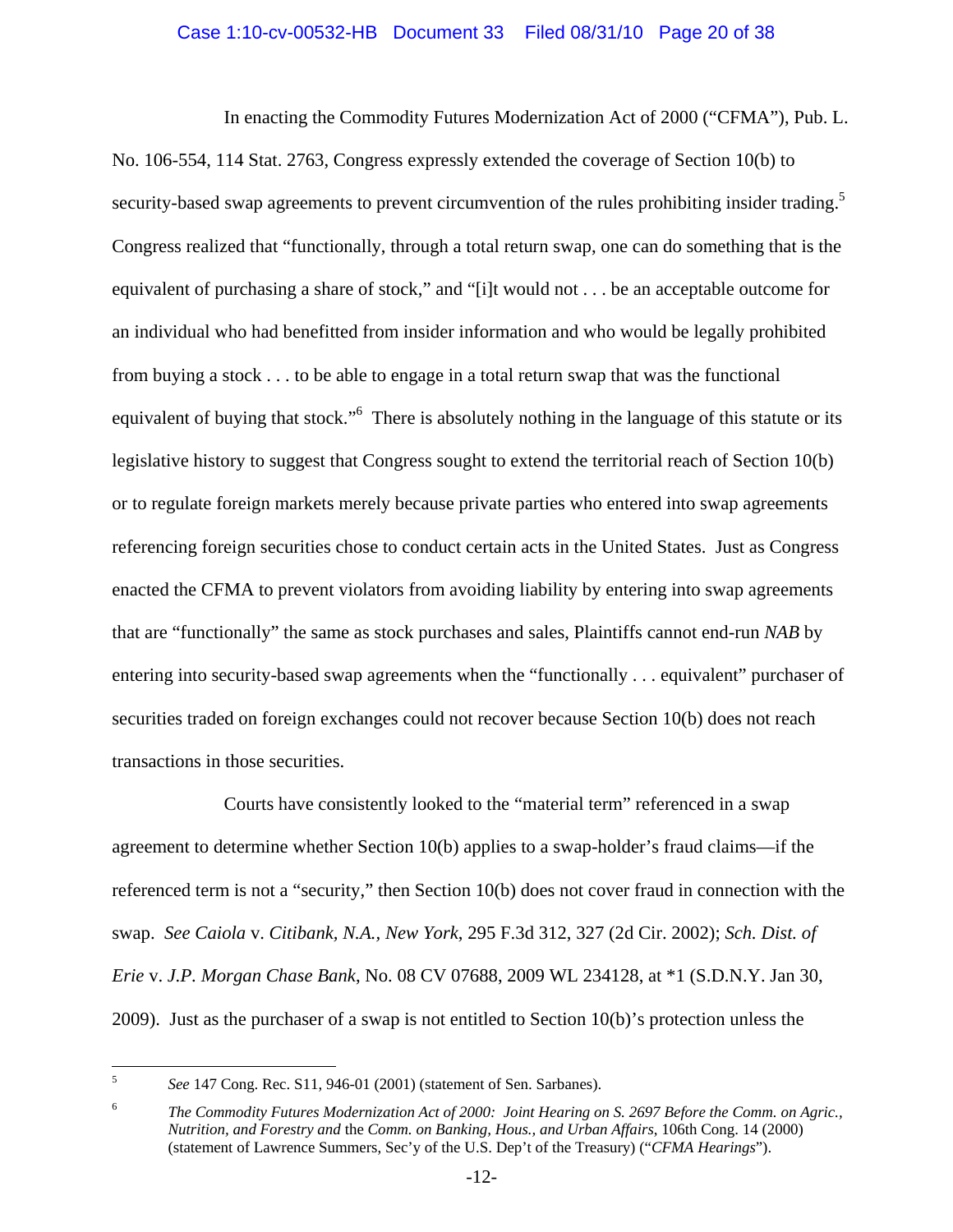## Case 1:10-cv-00532-HB Document 33 Filed 08/31/10 Page 21 of 38

"material term" is a security covered by Section 10(b), a purchaser of a swap agreement

referencing a security traded exclusively on a foreign exchange is not entitled to such protection

because its "material term," *i.e.*, the referenced security, is not within Section 10(b)'s territorial

reach.

The clear rationale of *NAB* further confirms that the focus must be on the

referenced security. By adopting a transactional test, the Supreme Court made clear that the

Exchange Act was not intended to "'regulat[e]' *foreign* securities exchanges:"

The probability of incompatibility with the applicable laws of other countries is so obvious that if Congress intended such foreign application it would have addressed the subject of conflicts with foreign laws and procedures. Like the United States, foreign countries regulate their domestic securities exchanges and securities transactions occurring within their territorial jurisdiction. And the regulation of other countries often differs from ours as to what constitutes fraud, what disclosures must be made, what damages are recoverable, what discovery is available in litigation, what individual actions may be joined in a single suit, what attorney's fees are recoverable, and many other matters.

130 S. Ct. at 2884-85 (internal quotations and citation omitted). Plaintiffs' theory of liability that Plaintiffs can recover under Section 10(b) on the basis of swap agreements referencing VW Shares merely because of their own acts in the United States—would render *NAB* meaningless.

It would no longer matter whether the security in question was traded or bought or sold here, because under Plaintiffs' theory, Section 10(b) would regulate foreign markets in foreign securities traded solely on foreign exchanges and subject to foreign law, so long as investors signed confirmations or took other unspecified steps related to swaps in the United States. By this logic, issuers all over the world could be subjected to Section 10(b), no matter where their shares traded and regardless of their adherence to local law, simply by virtue of a contract entered into between private parties. Such a result would interfere with the sovereign authority of other nations—the precise conflict *NAB* sought to avoid—and cannot be supported by any reading of *NAB*.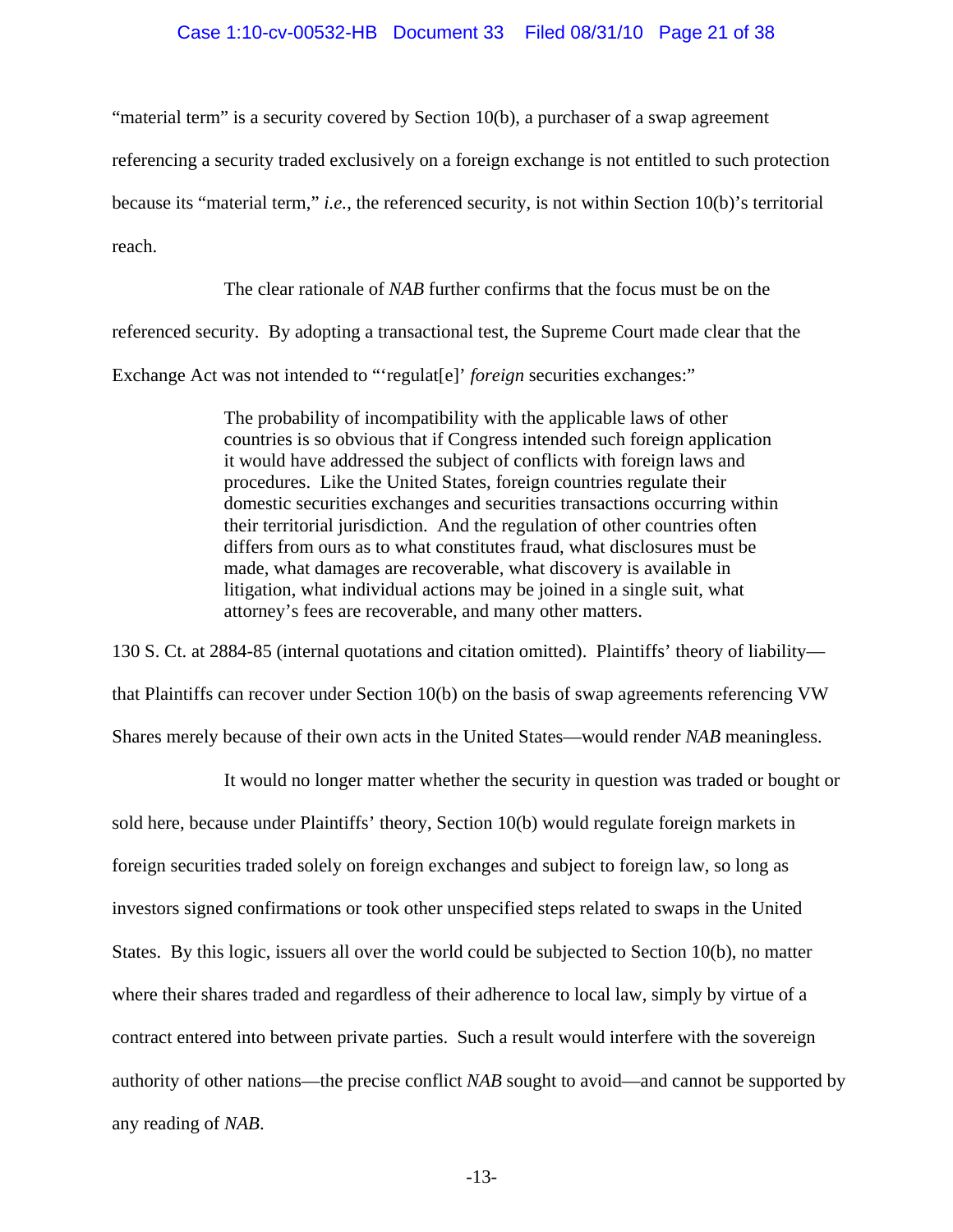# Case 1:10-cv-00532-HB Document 33 Filed 08/31/10 Page 22 of 38

Here, such interference is unquestionable in light of the fact that all the alleged misstatements were made abroad and the alleged market manipulation occurred solely in German markets.<sup>7</sup> Moreover, in Section 13(d) of the Exchange Act, Congress has expressly limited its specific regulation of the conduct challenged here—disclosures during the accumulation of substantial or controlling share positions—to shares of companies listed on an American exchange. *See* 15 U.S.C. § 78m(d). Porsche's purchases of VW Shares and cash-settled options relating to VW Shares were thus not covered by Section 13(d) but instead by the corresponding provisions of EU and German law. (Mülbert Decl. ¶¶ 20, 34-35.) Accordingly, both Congress and the Supreme Court have abjured the extraterritorial incursion Plaintiffs seek.

# **C. Plaintiffs' Allegations of "Domestic Transactions" in Swaps Are Insufficient and Ignore the Goals of** *NAB***'s Transactional Test.**

Plaintiffs' allegations that they (i) "signed confirmations"<sup>8</sup> and "took all steps necessary to transact" their swap agreements in the United States and (ii) selected New York as the governing law and forum in their agreements with their counterparties (none of which is alleged to be located in the United States) do not suffice to support their conclusory assertion that they transacted in such swaps in the United States. (TAC  $\P$  149-53; AC  $\P$  39, 141.)<sup>9</sup> The mere fact that some Plaintiffs performed certain acts in the United States does not locate their transactions here in the case of foreign security-based swap agreements any more than in the case of a purchaser who places an order in the United States to buy a foreign security through a foreign exchange. As the Supreme Court noted, "it is a rare case of prohibited extraterritorial application that lacks *all* contact with the territory of the United States. But the presumption against

<sup>-&</sup>lt;br>7 Extending Section 10(b) to Plaintiffs' claims would impede Germany's authority to regulate disclosures and trading activities of a German company regarding German securities. *See infra* at 18-19.

<sup>8</sup> *Black Diamond* Plaintiffs merely allege that the confirmations were "addressed to" the funds' investment manager located in the U.S. "on behalf of" the individual funds.  $(AC \parallel 141.)$ 

<sup>9</sup> The choice of law and forum selection provisions are wholly irrelevant. Parties can—and do—include such provisions in contracts concerning transactions all over the world. They have nothing to do with the location of a purchase or sale, and this is not an action on the contracts.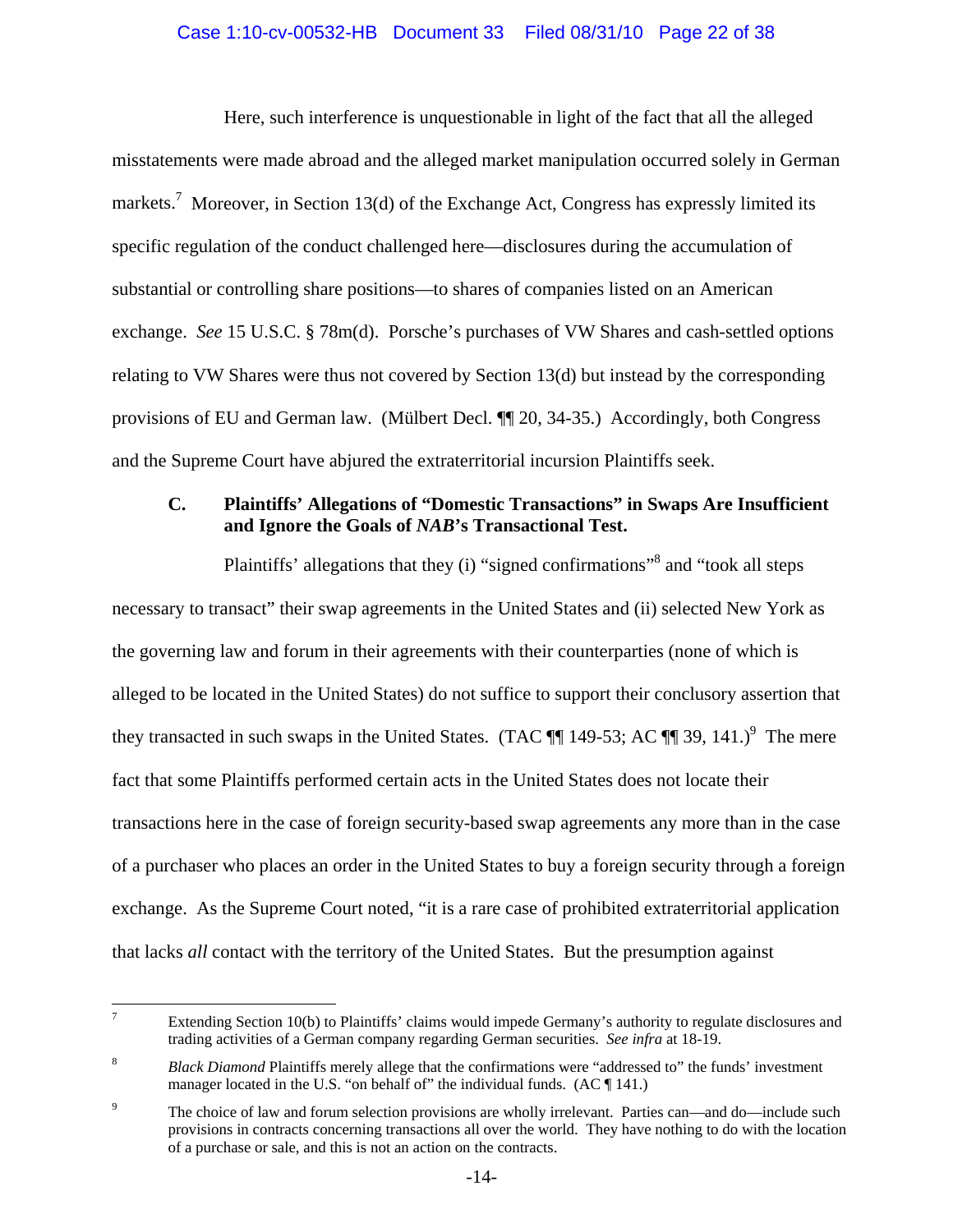## Case 1:10-cv-00532-HB Document 33 Filed 08/31/10 Page 23 of 38

extraterritorial application would be a craven watchdog indeed if it retreated to its kennel whenever *some* domestic activity is involved in the case." *NAB*, 130 S. Ct. at 2884 (emphasis in original). As one court following *NAB* has recognized, "domestic transactions" do *not* refer to "transactions in foreign-traded securities where the ultimate purchaser or seller has physically remained in the United States." *Stackhouse*, 2010 WL 3377409, at \*1.10

Plaintiffs' emphasis on U.S. acts is an attempt to resurrect the "conduct and effects" test in the guise of trying to domesticate their foreign transactions. In expressly rejecting this test, the Supreme Court "manifested an intent to weed the doctrine at its roots and replace it with a new bright-line transactional rule embodying the clarity, simplicity, certainty and consistency" that the "conduct and effect[s]" test lacked. *Cornwell*, 2010 WL 3069597, at \*3. Plaintiffs' version of the transactional test would require this Court to parse each swap agreement to determine (i) which aspects occurred domestically and which occurred abroad, and (ii) whether any of those aspects are sufficient to justify the application of Section 10(b). Under *NAB*, however, courts are not to engage in:

> extensive analysis required to parse foreign securities trades so as to assess quantitatively how many and which parts or events of the transactions occurred within United States territory, and then to apply value judgments to determine whether the cluster of those activities sufficed to cross over the threshold of enough domestic contacts to justify extraterritorial application of § 10(b).

*Id.* at \*4. "The complexity inherent in such far-reaching inquiries and fine-line judgments in practice formed a central element of [*NAB*'s] 'damning indictment' of the conduct and effect tests." *Id*. What is crystal clear is that the swap agreements at issue here pertain to VW Shares traded in Germany and regulated in Germany.<sup>11</sup>

 $10\,$ 10 Indeed, Congress explicitly recognized that U.S. law does not apply in cases where an investor in the United States places an order to effectuate a trade on a European exchange, noting that during the CFMA hearings an individual had "transacted a trade right in front of us on his computer on a European market and demonstrated . . . [that] the benefit of our regulation . . . was irrelevant to all of that." *CFMA Hearings*, at 42.

<sup>11</sup> Because Plaintiffs have failed to state a claim under Section 10(b), their Section 20(a) claim fails. *See Pac. Inv. Mgmt. Co.* v. *Mayer* Brown *LLP*, 603 F.3d 144, 160 (2d Cir. 2010).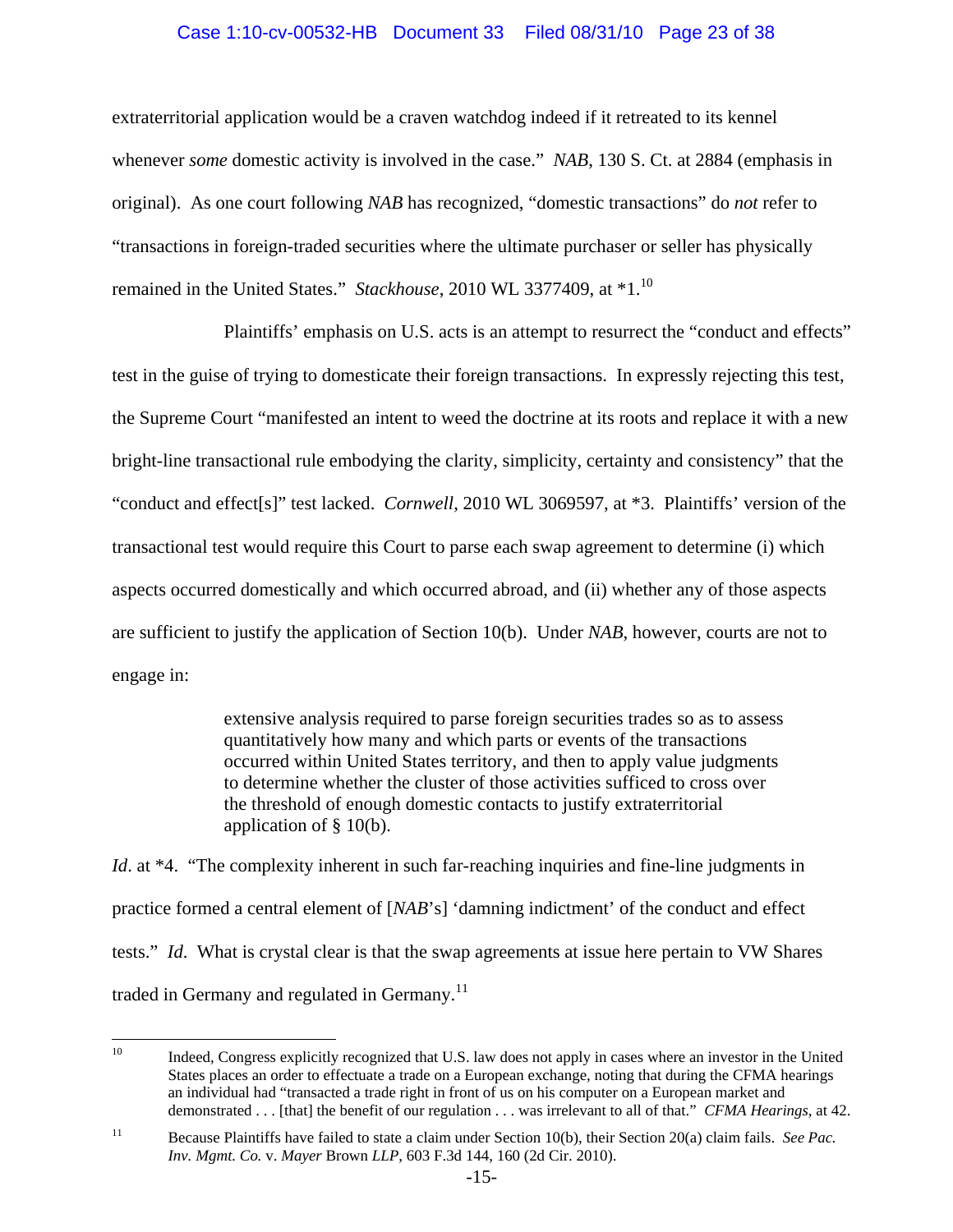## **II. THIS COURT SHOULD DISMISS THE COMPLAINTS UNDER THE DOCTRINE OF** *FORUM NON CONVENIENS***.**

Aside from Plaintiffs' failure to state a claim, this Court should exercise its "broad discretion" to dismiss the Complaints in their entirety under the doctrine of *forum non conveniens*. *Usha (India), Ltd.* v. *Honeywell Int'l, Inc.*, 421 F.3d 129, 134 (2d Cir. 2005). It is hard to imagine a case more appropriate for such disposition than this: the issues relate to disclosures in Germany made by a German company about its accumulation of shares of another German company traded in Germany, and the alleged manipulation of German securities in German markets. Plaintiffs, highly sophisticated global hedge funds, voluntarily speculated in German securities. German statutory and regulatory policy requirements are central to the legal and factual issues. The doctrine's "central notions"—"the convenience of the parties and their witnesses and that justice be served" in the other forum—are fully satisfied here. *Id.* (internal quotations omitted).<sup>12</sup>

## **A. Plaintiffs' Chosen Forum Is Entitled to No Deference.**

The Court "must determine the level of deference to accord the plaintiff's choice of forum." *Id*. When the dispute involves "transactions, witnesses, and evidence abroad," the plaintiff's choice commands less deference. *In re European Aeronautic Defence & Space Co. Sec. Litig.* ("*EADS*"), No. 08 Civ. 5389, 2010 WL 1191888, at \*10 (S.D.N.Y. Mar. 26, 2010). Where, as here, "the operative facts upon which the litigation is brought bear little material connection to the chosen forum," a plaintiff's "choice of forum is also given reduced emphasis." *LaSala* v. *Bank of Cyprus Pub. Co.*, 510 F. Supp. 2d 246, 257 (S.D.N.Y. 2007) (internal quotations omitted). Nothing material to the claims in these actions relates to the United States.

 $12$ 12 In a motion to dismiss for *forum non conveniens*, the Court may consider materials outside of the Complaints. *See, e.g.*, *Vanity Fair Mills, Inc*. v. *T. Eaton Co.*, 234 F.2d 633, 645 (2d Cir. 1956) ("in the determination of a motion to dismiss for forum non conveniens, the court may consider affidavits submitted by the moving and opposing parties"); *see also Base Metal Trading SA* v. *Russian Aluminum*, 253 F. Supp. 2d 681, 699-700 & n.13 (S.D.N.Y. 2003) (relying on declarations outside the pleadings in deciding a motion to dismiss on *forum non conveniens* grounds), *aff'd*, 98 Fed. Appx. 47 (2d Cir. 2004).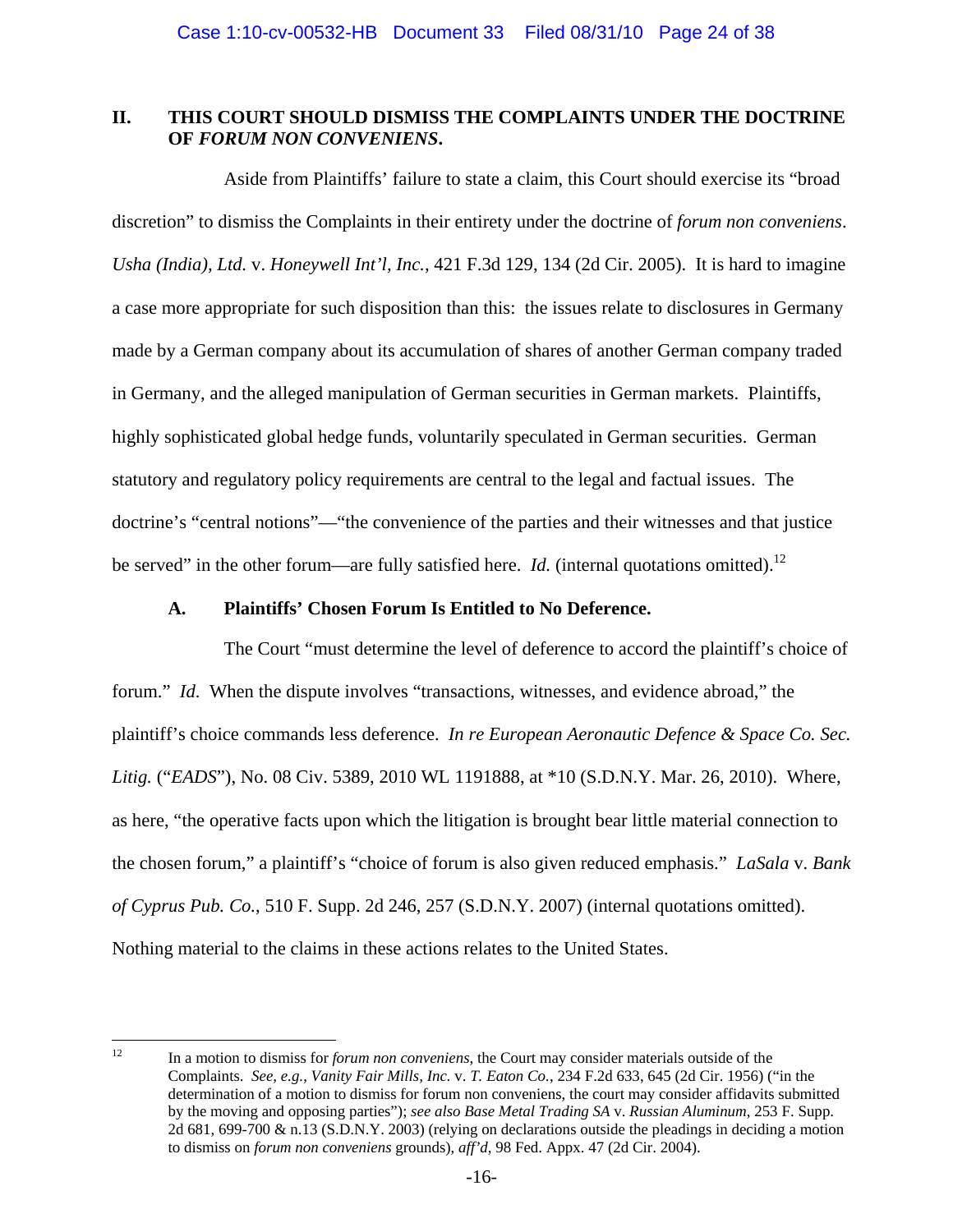#### Case 1:10-cv-00532-HB Document 33 Filed 08/31/10 Page 25 of 38

Plaintiffs' choice of a U.S. forum is also not entitled to deference because they *chose* to engage in transactions outside the United States relating to securities traded only on foreign exchanges. "In an era of increasing international commerce, parties who choose to engage in international transactions should know that when their foreign operations lead to litigation they cannot expect always to bring their foreign opponents into a United States forum when every reasonable consideration leads to the conclusion that the site of the litigation should be elsewhere." *Alcoa S.S. Co.*, 654 F.2d at 156 (internal quotations omitted). Although 17 of the 39 individual hedge funds claim to be organized under U.S. law, this makes no difference. Where U.S. Plaintiffs choose to invest abroad and then allege fraudulent acts and manipulation occurring abroad, this "ability to rely upon citizenship as a talisman against forum non conveniens dismissal is diminished." *Sussman* v. *Bank of Isr.*, 801 F. Supp. 1068, 1073 (S.D.N.Y. 1992), *aff'd per curiam*, 990 F.2d 71 (2d Cir. 1993). Accordingly, courts in this Circuit have denied U.S. plaintiffs their choice of forum in fraud actions with strong connections to other countries. *See, e.g*., *Allstate Life Ins. Co*. v. *Linter Group Ltd.*, 994 F.2d 996, 1001 (2d Cir. 1993); *Sussman*, 801 F. Supp. at 1073-78 (common law fraud); *Diatronics, Inc*. v. *Elbit Computers, Ltd*., 649 F. Supp. 122, 127-30 (S.D.N.Y. 1986) (Section 10(b)), *aff'd*, 812 F.2d 712 (2d Cir. 1987).

## **B. Germany Is an Adequate Alternative Forum.**

"An alternative forum is adequate if: (1) the defendants are subject to service of process there; and (2) the forum permits litigation of the subject matter of the dispute." *Alfadda*, 159 F.3d at 45 (internal quotations omitted). "Whether the law of the foreign forum differs from American law 'should ordinarily not be given conclusive or even substantial weight' in assessing the adequacy of the forum." *EADS*, 2010 WL 1191888, at \*9 (quoting *Piper Aircraft Co*. v. *Reyno*, 454 U.S. 235, 249 (1981)). Nor does "the prospect of a lesser recovery" justify denial of dismissal. *Alcoa S.S. Co*., 654 F.2d at 159.

-17-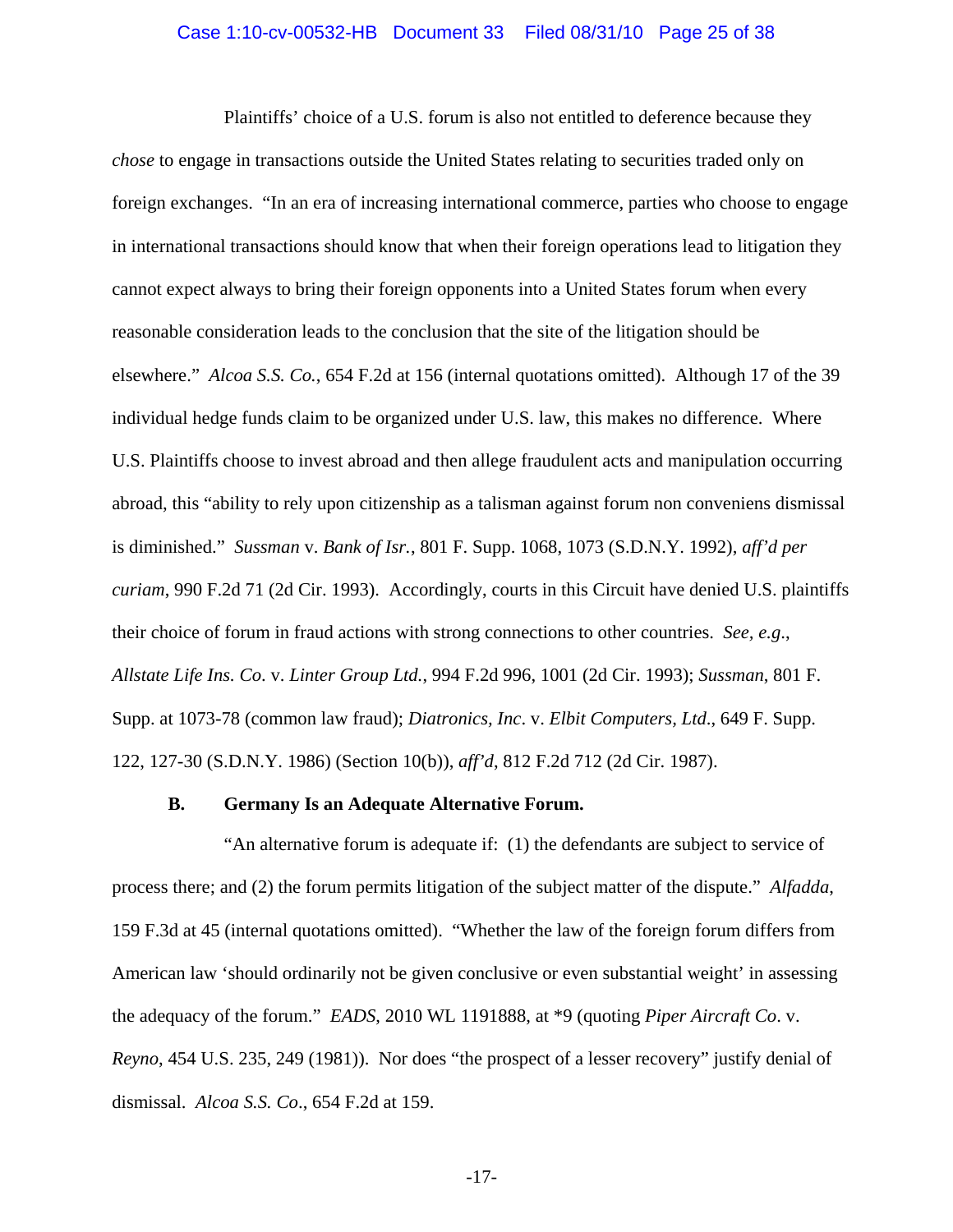## Case 1:10-cv-00532-HB Document 33 Filed 08/31/10 Page 26 of 38

Both prongs of this test are easily met here. Defendants are subject to service of process in Germany. German law provides a private cause of action on the basis of allegations similar to those in the Complaints and full recovery of damages for established financial losses. (Wagner Decl. ¶¶ 15, 20.) Numerous federal courts have already held Germany to be an adequate alternative forum,<sup>13</sup> and its adequacy is further highlighted by the fact that several institutional investors have already taken steps to initiate civil law-based proceedings in Germany against Porsche, seeking damages and alleging facts similar to those alleged by Plaintiffs. (*Id*. ¶ 14.)

## **C. The Public and Private Interest Factors Compel Dismissal.**

The next step in the *forum non conveniens* analysis requires the Court to balance public and private interest factors. *See Piper Aircraft*, 454 U.S. at 241 n.6 (listing public and private interest factors); *Turedi* v. *Coca Cola Co.*, 460 F. Supp. 2d 507, 526 (S.D.N.Y. 2006) (private interest factors include enforceability of judgment).

The public interest factors overwhelmingly favor Germany. Where, as here, the alleged actions "undertaken by the [defendants] in furtherance of the alleged fraud were carried out in [a foreign country] by [a foreign] corporation[], there is a strong local interest in trying this case in [the foreign forum]." *Allstate*, 994 F.2d at 1002.

Germany has established robust statutory and regulatory regimes prohibiting the conduct that Plaintiffs allege in the Complaints, including misstatements and market manipulation. Porsche is subject to German disclosure rules, as well as substantive rules governing trading. (Mülbert Decl. ¶¶ 15, 18-20, 28-33.) Germany's clear and strong interest in redressing any wrong regarding trading in securities listed on its stock exchanges is underscored by 2002 legislation

<sup>13</sup> 13 *See, e.g.*, *Carey* v. *Bayerische Hypo-Und Vereinsbank AG*, 370 F.3d 234, 237 (2d Cir. 2004) (Germany adequate); *BlackRock, Inc*. v. *Schroders PLC*, No. 07 Civ. 3183, 2007 WL 1573933, at \*7 (S.D.N.Y. May 30, 2007) ("courts in this District have repeatedly found Germany to be an adequate alternative forum"); *von Spee* v. *von Spee*, 514 F. Supp. 2d 302, 314-15 & n.27 (D. Conn. 2007) ("multiple published decisions within the Second Circuit" have found Germany to be an adequate forum); *Kirch* v. *Liberty Media Corp.*, No. 04 Civ. 667, 2006 WL 3247363, at \*6-7 (S.D.N.Y. Nov. 8, 2006); *Mackley* v. *Gruner & Jahr, A.G. & Co*., No. 93 Civ. 6521, 1995 WL 417069, at \*1 (S.D.N.Y. July 13, 1995).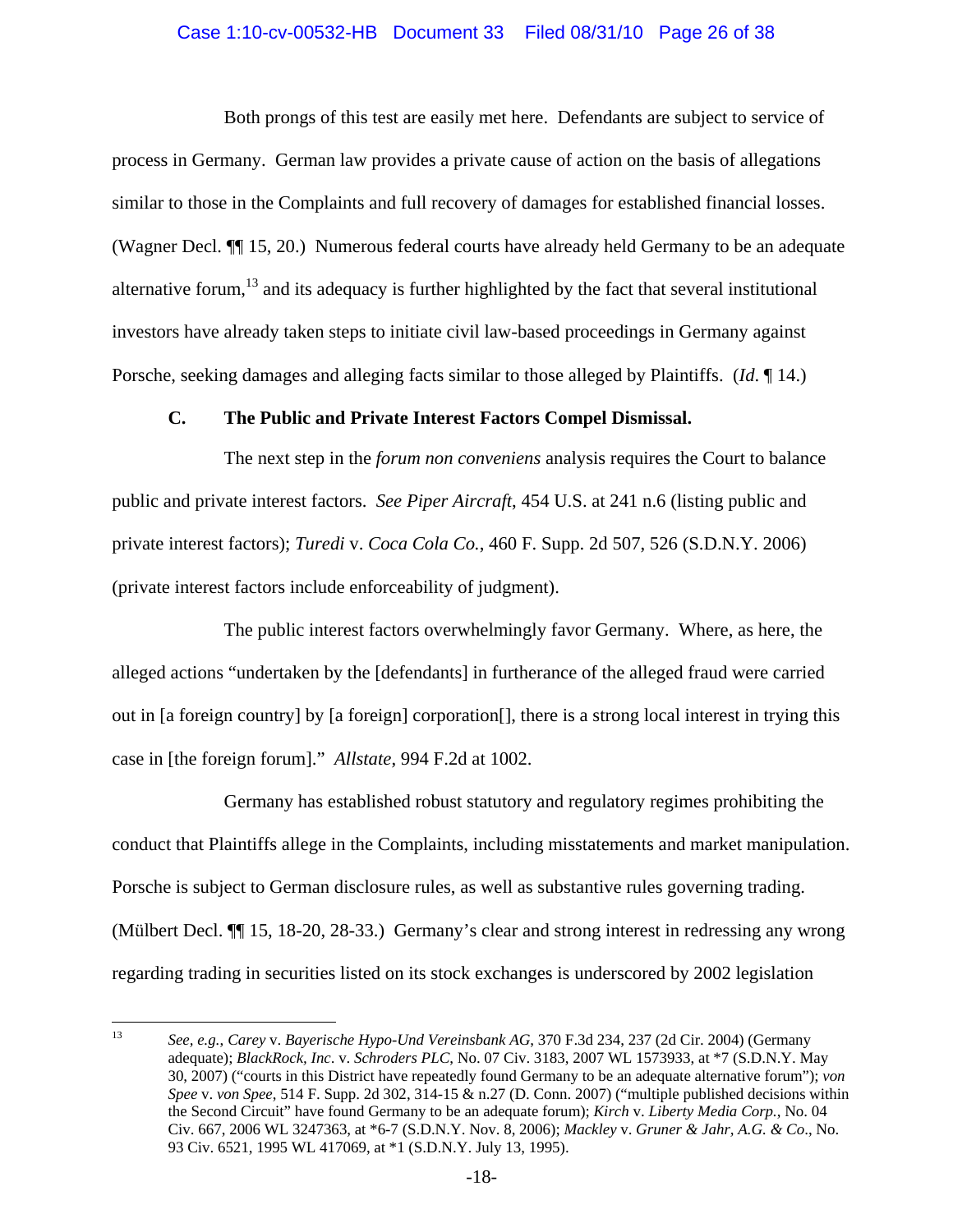#### Case 1:10-cv-00532-HB Document 33 Filed 08/31/10 Page 27 of 38

introducing special liability for damages caused by misstatements in the capital markets. (Wagner Decl. ¶ 34.) This law was enacted "to strengthen the capital markets of Germany and to increase their competitiveness across Europe and the world," and to enhance "investor protection by increasing the transparency of securities markets and by creating the prerequisites for enforcing the prohibition of market manipulations and abuses of ad hoc disclosures." (*Id*. ¶¶ 34-35.)

German law governing securities fraud cases provides for exclusive jurisdiction in German courts, rendering a U.S. judgment against Porsche unenforceable in Germany. (Wagner Decl.  $\P$  28-33.) This law is intended "to prevent forum shopping" and "to avoid the 'regulatory function' of the German law of civil procedure from being pushed aside." (*Id*. ¶ 38.) Germany's interest is confirmed by the fact that its government authorities are investigating allegations similar to those raised here (Exs. 21, 22), and by its recent letter to the Court. *Cf. NAB*, 130 S. Ct. at 2885-86 (recognizing views of foreign governments). As mentioned above, because investors have taken steps to initiate proceedings in Germany against Porsche seeking damages, adjudicating Plaintiffs' claims in the U.S. would run the risk of inconsistent judgments and encourage forum shopping by potential plaintiffs. *See Bank of Cyprus,* 510 F. Supp. 2d at 267.

Moreover, the "mere likelihood of the application of foreign law weighs in favor of dismissal." *Id.* at 263; *see also Adamowicz* v. *Barclays Private Equity Fr. S.A.S.*, No. 05 Civ. 0961, 2006 WL 728394, at \*3 (S.D.N.Y. Mar. 22, 2006) (Baer, J.) (dismissing on grounds of *forum non conveniens*, in part because "it is likely that, in any event, [foreign] law would govern [plaintiff's] supplemental common law claims"). Under New York's "interest analysis," *Sussman*, 801 F. Supp. at 1074, which selects the "law of the jurisdiction which . . . has the greatest concern with the specific issue raised in the litigation," *Babcock* v. *Jackson*, 12 N.Y.2d 473, 481 (1963), it is clear that New York law would not govern here.

Plaintiffs' fraud claims are the only claims relevant to the bulk of Plaintiffs' transactions. When "conduct-regulating" rules such as fraud are at issue, the law of the

-19-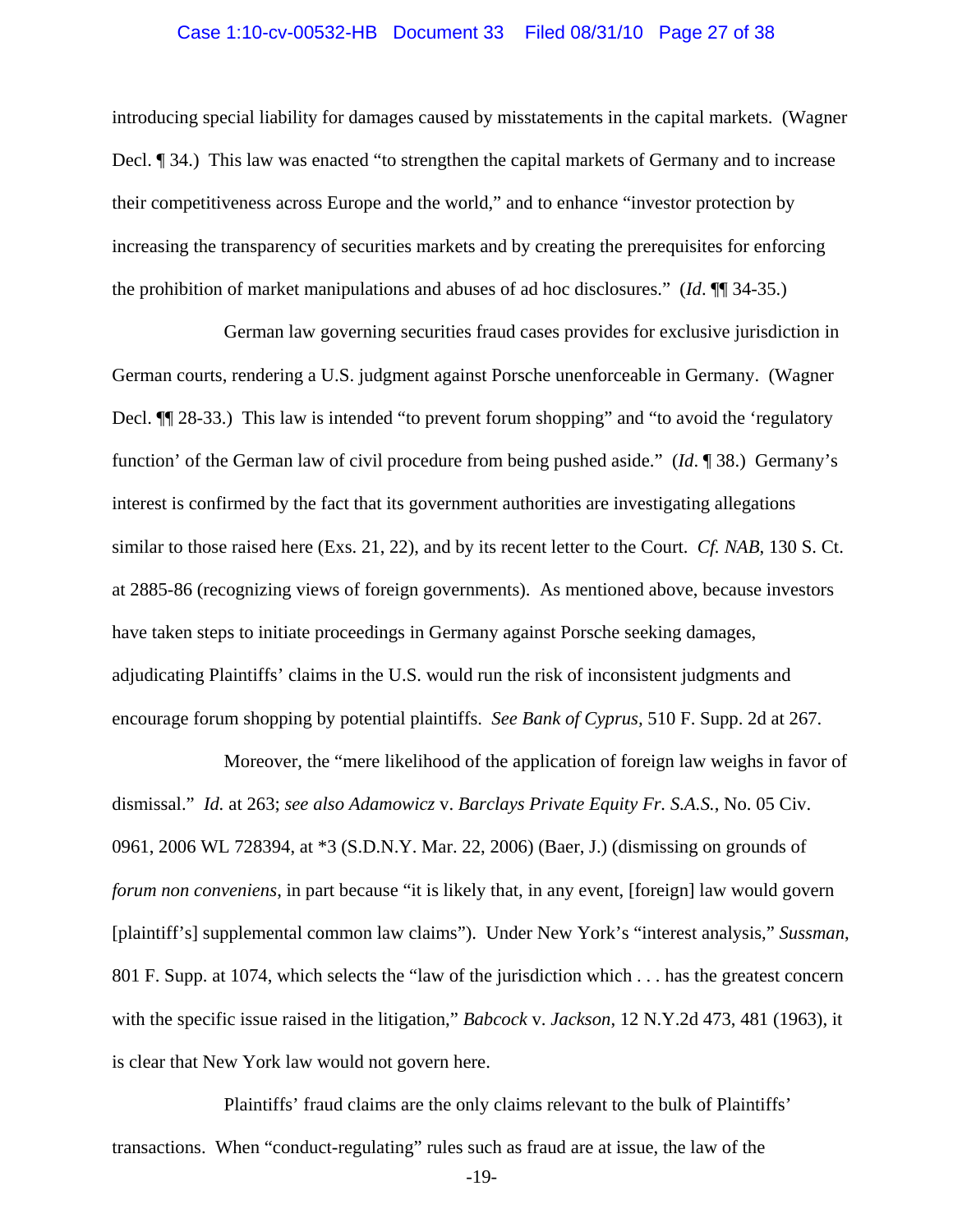#### Case 1:10-cv-00532-HB Document 33 Filed 08/31/10 Page 28 of 38

jurisdiction where the alleged fraud occurred applies because "[t]he interest in regulating *behavior* taking place within a state's borders[] is not vindicated by applying the law of a jurisdiction in which the *behavior* being regulated *did not occur*." *Chase Manhattan Bank* v. *N.H. Ins. Co.*, 749 N.Y.S.2d 632, 634 (Sup. Ct. 2002); *see also San Diego County Employees Ret. Ass'n* v. *Maounis*, No. 07 Civ. 2618, 2010 WL 1010012, at \*18 (S.D.N.Y. Mar. 15, 2010) (when the injury "has occurred in locations with only limited connection to the conduct at issue, while a substantial portion of the fraudulent conduct has occurred in another locus . . . the plaintiffs' location is not a dispositive factor") (internal quotations omitted). Because Germany has the "greatest interest" in "regulating the conduct of [companies] within its borders," German law applies to Plaintiffs' fraud claims. *Bank of Cyprus*, 510 F. Supp. 2d at 265.

In sum, as recognized in *NAB*, Germany has a compelling interest to decide how alleged securities fraud and manipulation that occurred there should be addressed and to apply its own laws to claims against a German company regarding transactions in German securities on German exchanges. *See F. Hoffmann-La Roche Ltd.* v. *Empagran S.A.*, 542 U.S. 155, 165 (2004) (antitrust laws); RESTATEMENT (THIRD) OF FOREIGN RELATIONS LAW § 403(3) (1987) ("a state should defer to the other state if that state's interest is clearly greater.").

The private interest factors barely require the traditional balancing because they all favor Germany. Porsche's allegedly fraudulent and manipulative conduct occurred in Germany, and most of the relevant documents and witnesses are located there. *Allstate*, 994 F.2d at 1001. The "cost for witnesses to attend trial will be significantly lessened if trial is held in" Germany, and "compulsory process is available in [Germany] to secure the live testimony of necessary foreign witnesses outside the reach of United States process." *Alfadda*, 159 F.3d at 47-48; (Wagner Decl. ¶ 25.). Live witness testimony "takes on added importance" in fraud actions "so that the trier of fact can assess the witnesses' demeanor." *Alfadda*, 159 F.3d at 48 (citation omitted). Moreover, because most, if not all, of the "documentary evidence is in the [German]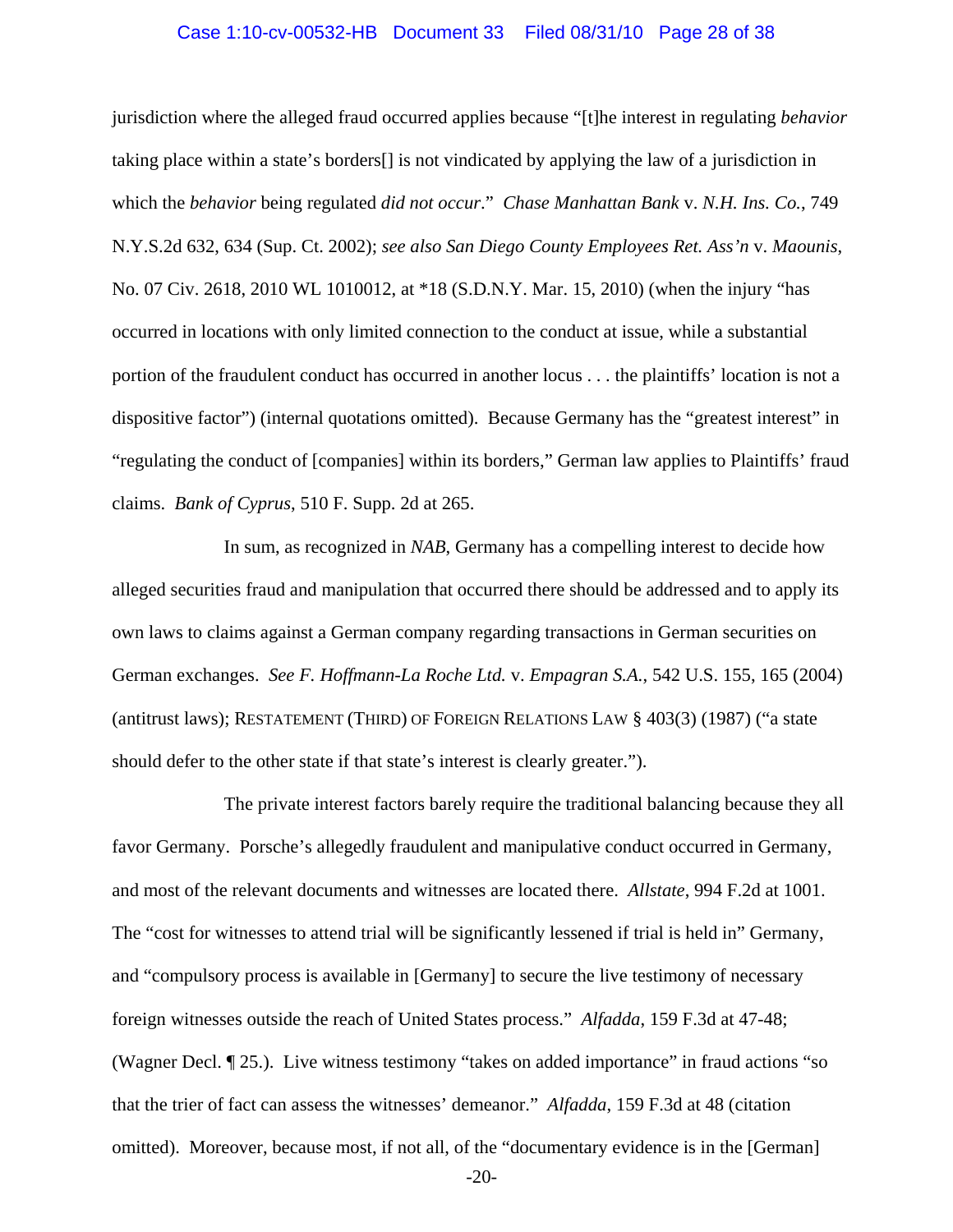# Case 1:10-cv-00532-HB Document 33 Filed 08/31/10 Page 29 of 38

language, as would be trial or deposition testimony, requiring translation to English [ ] would result in significant cost to the parties and delay to the court." *Blanco* v. *Banco Indus. de Venez., S.A*., 997 F.2d 974, 982-83 (2d Cir. 1993) (finding the need for translation a factor that "militates strongly in favor" of the foreign forum).

Finally, this case cannot be tried here in its entirety. For the reasons stated in their respective motions to dismiss, the Court lacks personal jurisdiction over Defendants Wiedeking and Haerter and any lawsuit against them must be brought in Germany. Dismissing this case in favor of a German forum would therefore eliminate the need to try the identical, expensive and time-consuming case in two different jurisdictions and the possibility of inconsistent results. *See Piper Aircraft*, 454 U.S. at 259; *Banco Santander*, 2010 WL 3036990, at \*25.

Taken together, all relevant factors unquestionably favor Germany as the appropriate forum and warrant dismissal of these actions.

# **III. PLAINTIFFS DO NOT SUFFICIENTLY ALLEGE THAT PORSCHE MADE ACTIONABLE MISSTATEMENTS.**

Plaintiffs' Section 10(b) misstatement claims should be dismissed for the additional reason that they fail on the merits. To state a Section 10(b) claim under the PSLRA, a plaintiff must not only allege that a defendant "made an untrue statement of a material fact" or "omitted to state a material fact," but must also specify "the reason or reasons why the statement is misleading." 15 U.S.C. § 78u-4(b)(1); *Rombach* v. *Chang*, 355 F.3d 164, 170 (2d Cir. 2004). Under Fed. R. Civ. P. 9(b), also applicable here, pleading with particularity is required. Plaintiffs have failed to satisfy any of these pleading requirements.<sup>14</sup>

 $14$ 14 Of the 11 alleged misstatements, seven refer to underlying documents, which correspond to the following exhibits: TAC ¶¶ 111-13 (Ex. 12 at 2); TAC ¶¶ 114-17 (Ex. 15); TAC ¶¶ 120-21 (Ex. 37); TAC ¶¶ 122-23 (Ex. 14 at 2); TAC ¶¶ 124-26 (Ex. 24); TAC ¶¶ 127-29 (Ex. 32); TAC ¶¶ 130-31 (Ex. 31 at 4).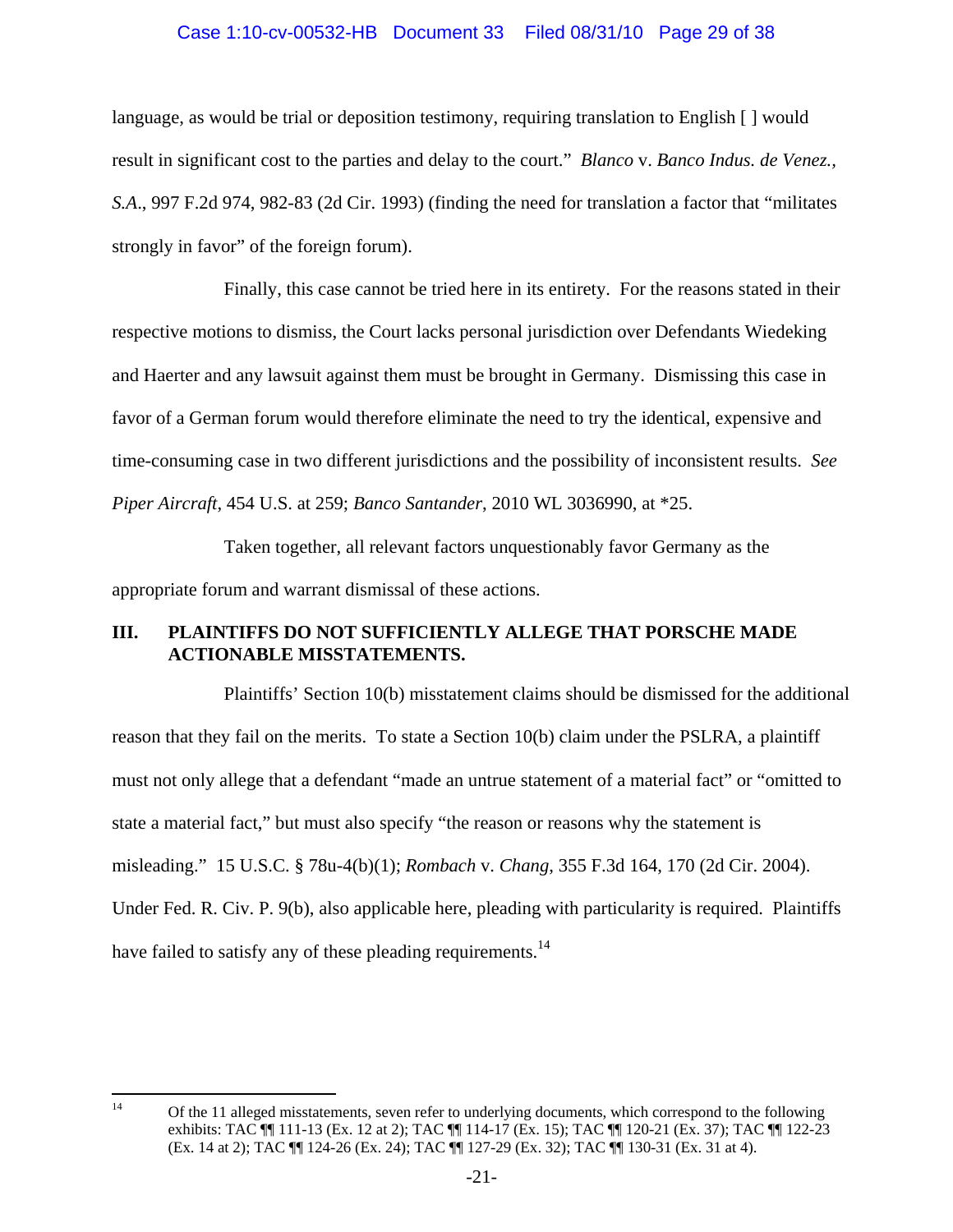# **A. Porsche's Challenged Statements Were True at the Time They Were Made and Porsche Reasonably Believed Them at That Time.**

Plaintiffs' allegations regarding the falsity of Porsche's statements are inadequate. "Statements regarding projections of future performance may be actionable under Section 10(b) or Rule 10b-5 if they are worded as guarantees or are supported by specific statements of fact, or if the speaker does not genuinely or reasonably believe them." *In re Int'l Bus. Machs. Corporate Sec. Litig.*, 163 F.3d 102, 107 (2d Cir. 1998) (internal citations omitted). Given Porsche's actions and statements regarding its acquisition of VW Shares—which depended in part on factors beyond its control—Porsche's statements "could not possibly be understood as anything but opinions" and cannot be considered a guarantee. *Elliott Assocs., L.P.* v. *Covance, Inc.*, No. 00 Civ. 4115, 2000 WL 1752848, at \*9 (S.D.N.Y. Nov. 28, 2000).

Plaintiffs allege that by announcing that Porsche intended to "acquire the majority shareholding" in VW, Porsche was telling "a reasonable investor" it intended to go to "slightly more than [] 50%" and no higher. (TAC ¶¶ 112, 121, 123; AC ¶¶ 95, 98, 102, 106.) Plaintiffs also allege that several statements by Porsche to the effect that a 75% stake and domination agreement were "totally unrealistic," "purely theoretical" and "out of the question at present" precluded such a course. (TAC ¶¶ 114, 124, 127, 130; AC ¶¶ 90, 101, 105, 110.) Moreover, Plaintiffs allege that Porsche denied to four *Elliott* hedge fund groups that it intended to go to 75%. (TAC **[1]** 118, 132, 135, 137.)<sup>15</sup>

In light of all the information available to the market, however, "[a]ny reasonable investor reading these statements, or any of the other statements regarding" Porsche's acquisition in VW "would recognize that the Defendants could not and did not guarantee" that Porsche would never acquire 75% "either in the near term or at all." *In re Bristol-Myers Squibb Sec. Litig.*, 312 F.

 $15\,$ 15 To the extent that any of the misstatements made during private telephone conversations are found to be "false" or "misleading," only the Plaintiffs party to those phone calls can rely on the alleged misstatements. *See Stoneridge Inv. Partners, LLC* v. *Scientific-Atlanta, Inc.*, 552 U.S. 148, 159 (2008) ("under the fraud-onthe market doctrine, reliance is presumed when the statements at issue become public").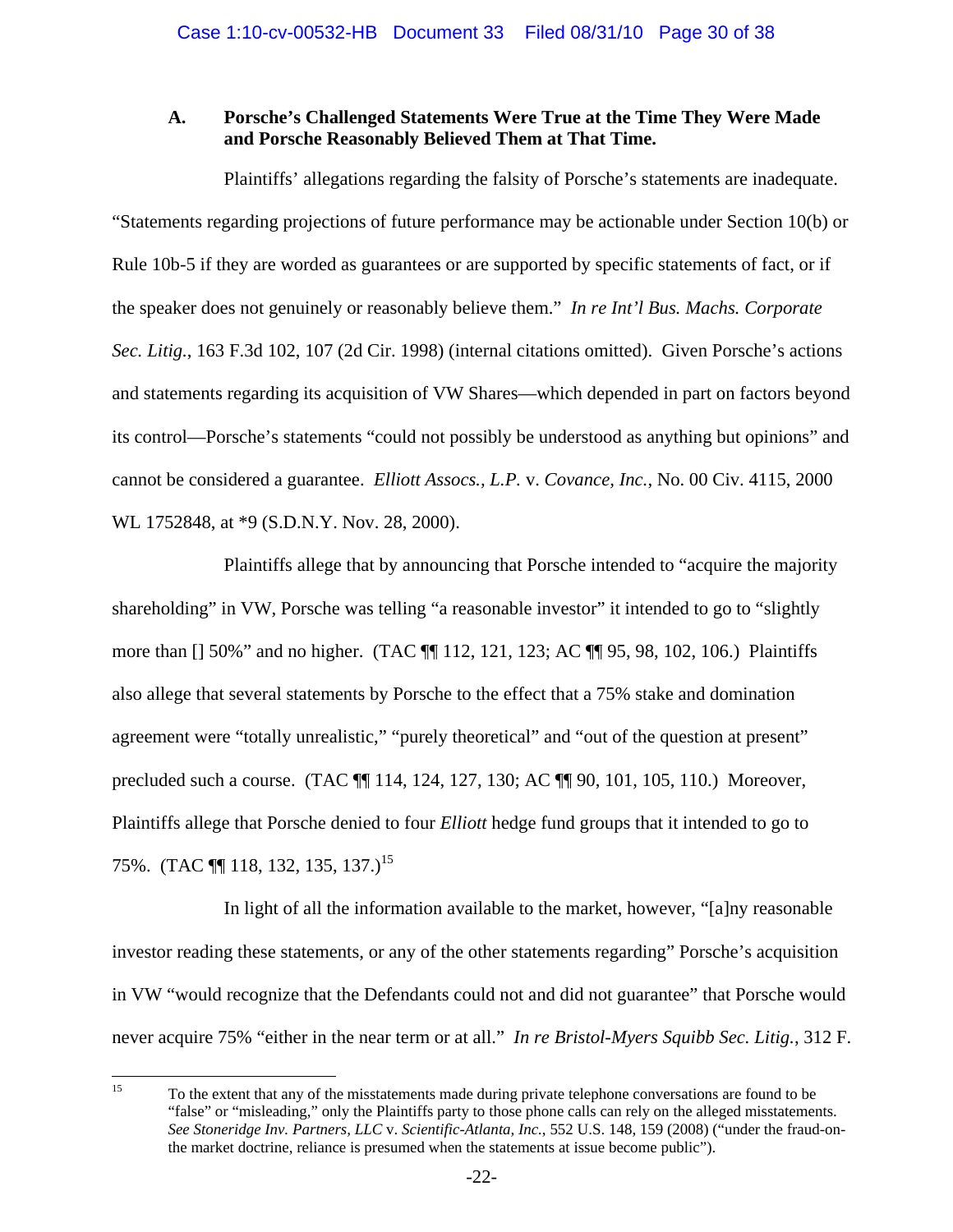Supp. 2d 549, 558 (S.D.N.Y. 2004); *see also Int'l Bus. Machs. Corp.*, 163 F.3d at 109 ("[N]o

reasonable investor would rely on this discussion given the cautious language and qualifying

terminology."); *Faulkner* v. *Verizon Commc'ns, Inc.*, 156 F. Supp. 2d 384, 400 (S.D.N.Y. 2001)

("mere predictions or statements of opinion" concerning an uncertain future event insufficient).

To recap the public record:

- **Porsche's Continually Increasing Goals**: Porsche initially sought 20% of VW Shares saying it would not reach 30% (TAC ¶¶ 97-98; Ex. 8), but then on November 15, 2006, based on the "assum[ption] that the VW law will be overturned," Porsche decided to increase its stake "to a maximum [of] 29.9%" because 30% would trigger a mandatory bid obligation under German law. (Ex. 11; TAC ¶ 103; AC ¶ 55.) On January 10, 2007, its CEO said that "29% is enough" and that Porsche "won't acquire more than 50%." (TAC ¶ 104; AC ¶ 58.) On February 13, 2007, the Advocate General of the European Court of Justice ("ECJ") opined that the VW Act violated EU law and in March 2007 Porsche decided to increase its stake up to 31%. (Ex. 4.) On March 3, 2008, Porsche announced its intention to increase its "stake in VW to more than 50%" (TAC ¶ 83(l)), although it had previously stated "[w]e don't want a majority." (TAC ¶ 105; AC ¶ 59.)
- **Porsche's Attacks on the VW Act**: On October 23, 2007, the ECJ ruled that the VW Act violated EU law. (TAC  $\P$  83(j); Ex. 5.) As reported by the media, "[o]nly if the new VW Law is revoked and the blocking minority is raised to 25 percent does Porsche have a chance to push through a domination and profit transfer agreement," which, as Plaintiffs recognize, would "require *at least* 75% ownership." (Ex. 24; TAC ¶ 113; AC ¶ 108.) And Porsche made it clear in early 2008 that it sought to nullify the minority blocking provision of the VW Act, the effect of which would be to permit imposition of a domination and profit transfer agreement with a 75% stake. (Exs. 25, 26.)
- **Porsche's Statements Warned That Its Goals Could Change**: Market analysts concluded in 2007 that Porsche had never ruled out a 75% stake. One stated that "Porsche is striving for 50% of VW for now, but fundamentally wants to acquire a majority of more than 75%" (Ex. 27), and a second stated that "we wouldn't be surprised if Porsche eventually announced it owns 70% or more." (Ex. 28 at 5; AC ¶¶ 15(b), 132.) Another analyst focused on Porsche's use of "words like 'currently not, not at the moment or not at present'" in reaching the same conclusion as to Porsche's "ultimate goal." (Ex. 29 at 1, 4.)

 While forsaking any intention of going to 75% and calling such a goal "unrealistic" prior to its October 26, 2008 announcement, (TAC ¶¶ 124, 130; AC ¶ 101), Porsche continued to put investors on notice in 2008 that it might seek to do so in the future by plainly stating that Porsche did "not want to rule out th[e] possibility" of going to 75% "at the end of the day, some point in the future" or "obstruct our path for this." (TAC  $\P$  127; AC  $\P$  105; Exs. 30, 31 at 4, 32.)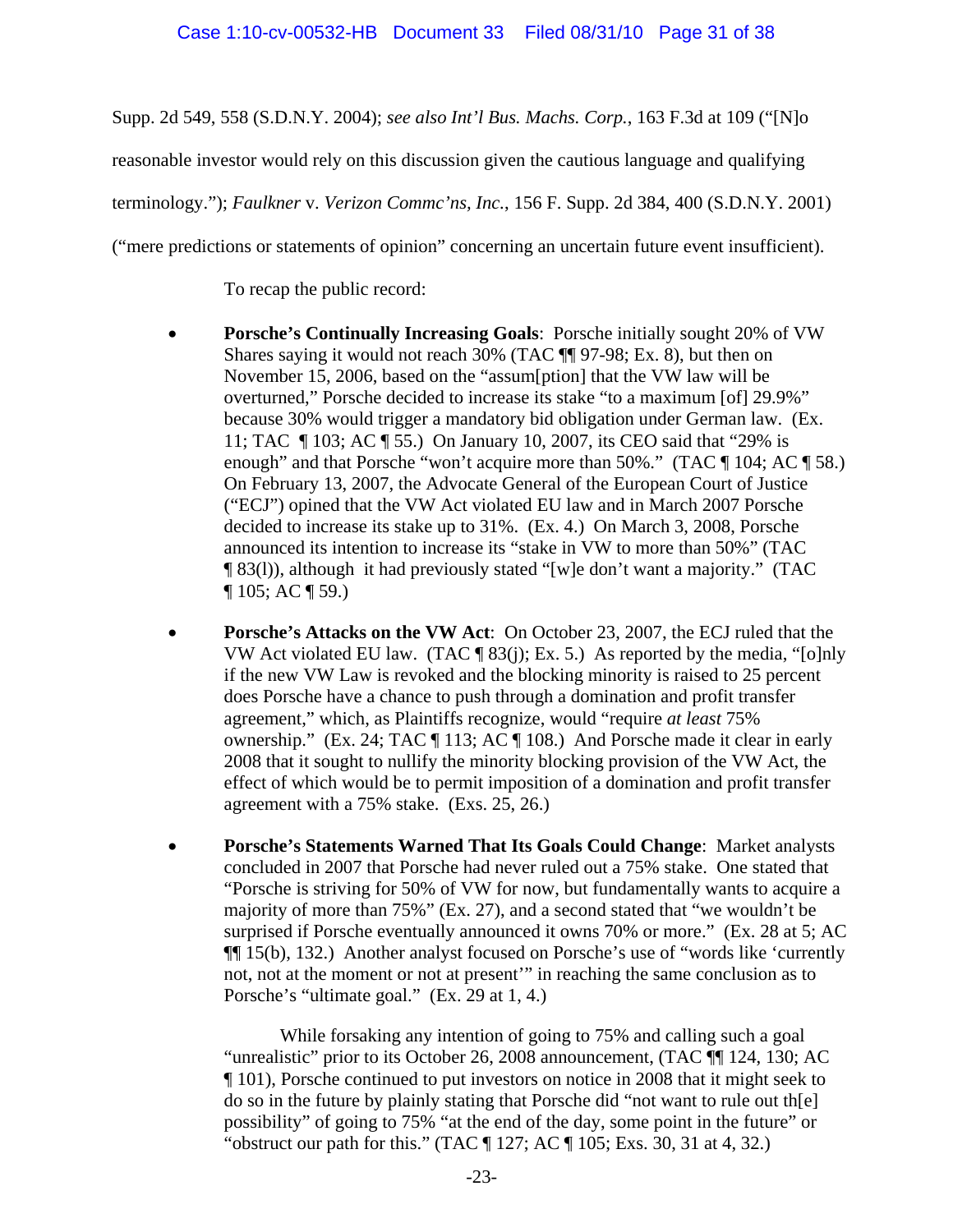• **Porsche's October 26, 2008 Announcement**: Porsche made plain that (i) its 2008 objective for VW Shares remained, as it had been, "above 50 percent," (ii) it had not yet reached that goal but would do so over the next two months, and (iii) cashsettled options were not equivalent to physical shares, but to be settled in cash. (Ex. 9.) Indeed, were they equivalent, Porsche would not only have achieved "above 50%" in October 2008 or earlier, rather than intending to do so "in November/December 2008," but would have been within a hair's breadth of 75%. Porsche, however, made clear that it was not there. Porsche decided to aim to increase its VW stake "to 75% in 2009" if "the economic framework conditions are suitable." The timing of this announcement that Porsche *might* seek a 75% position *the next year* was hardly surprising. On October 24, 2008, Porsche announced that its owning families, including Prof. Piëch, were united in supporting its control of VW and, on October 25, 2008, it was reported that the German government was unlikely to resist an EC action to strike the 80% provision from the VW Act. (Exs. 9, 18, 33.)

Nor do Plaintiffs plead a strong inference of Porsche's scienter (aside from their

insufficiently pled allegations next discussed). Under the PSLRA, Plaintiffs "must plead facts rendering an inference of scienter at least as likely as any plausible opposing inference." *Tellabs, Inc.* v. *Makor Issues & Rights, Ltd.*, 551 U.S. 308, 328 (2007). Under Plaintiffs' theory, Porsche orchestrated "a massive short squeeze" by acquiring "control over virtually the entire free float of VW shares by entering into derivatives contracts." (TAC ¶¶ 1, 25.) This theory implausibly assumes that Porsche was able to acquire 42.6% of VW Shares and 31.5% in cash-settled options relating to VW Shares unbeknownst to some of the world's most sophisticated hedge funds, and that Porsche would not adapt its VW acquisition strategy to evolving circumstances.

The stronger inference is that circumstances changed just prior to the October 26, 2008 announcement, when Porsche's decision to aim to go to 75% if economic conditions permitted—an aim never realized—moved the option to go to 75% from a "theoretical possibility" to a determined and resolved business goal. *See Elliott Assocs.*, 2000 WL 1752848, at \*7 ("The mere disclosure of adverse information shortly after a positive statement does not support a finding that the prior statement was false at the time it was made."). As reflected in the public record, Porsche's acquisition strategy *could* change at any time and Plaintiffs thus have not sufficiently pled, as they must for the challenged statements to be actionable, that the "speakers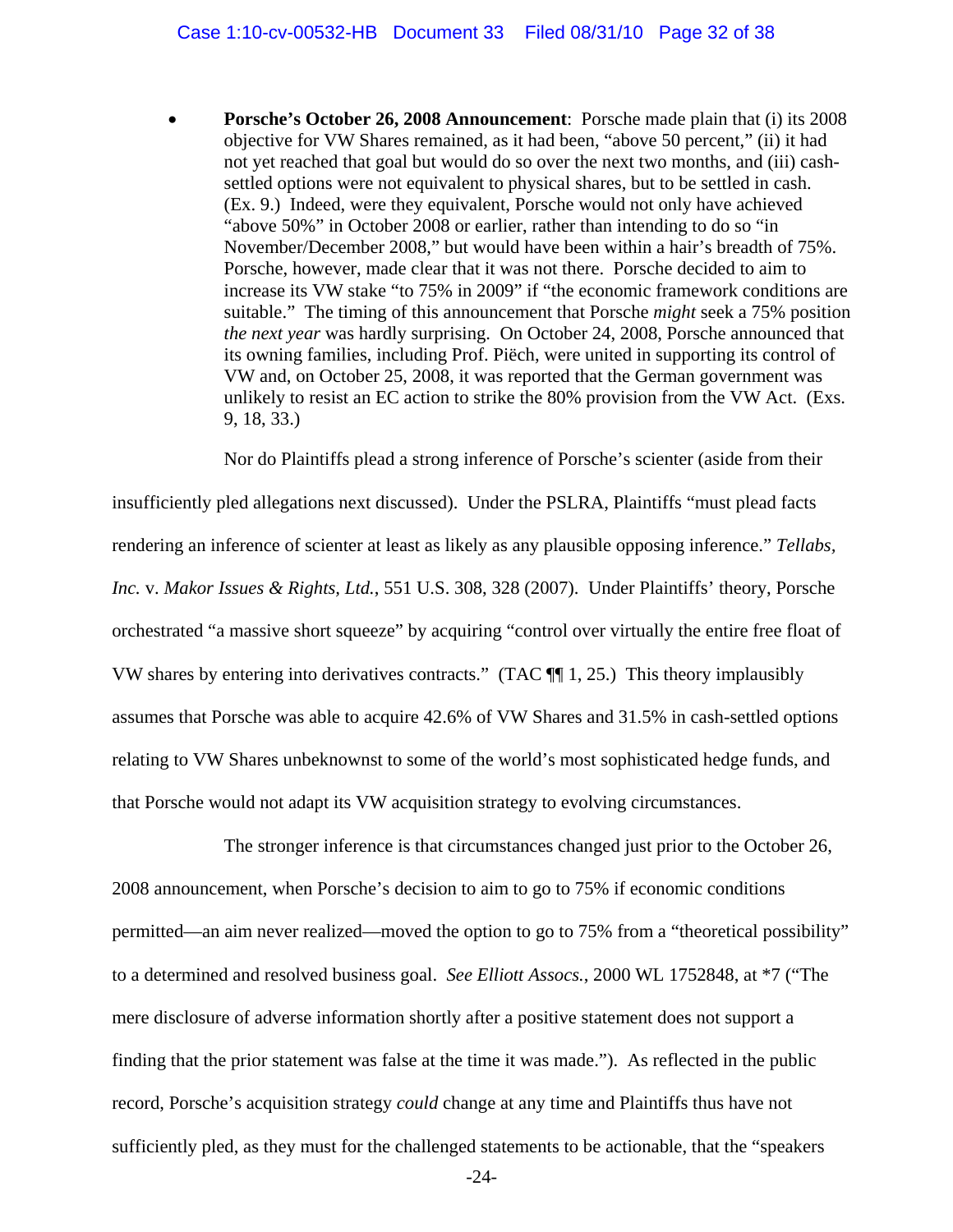were aware of contrary information at the time they expressed their opinions" regarding the status of the attempted takeover of VW. *Id.* at \*9.

## **B. The Two Sources Cited To Support Plaintiffs' Misstatement Claims Do Not Suffice for That Purpose, and the Attack on Options Disclosure Fails As Well.**

According to Plaintiffs, contrary to its October 26, 2008 announcement and its earlier statements, Porsche actually sought a 75% stake in February 2008. In support of this claim, Plaintiffs rely on two articles from the German press (*see, e.g.*, TAC ¶¶ 113, 125; AC ¶¶ 112-13) whose allegations lack adequate support. A complaint "must identify sufficiently the sources upon which [plaintiffs'] beliefs are based and those sources must have been likely to have known the relevant facts." *In re Optionable Sec. Litig.*, 577 F. Supp. 2d 681, 689 (S.D.N.Y. 2008) (internal quotation omitted). Plaintiffs have failed to satisfy this requirement.

First, Plaintiffs allege that during a "secret meeting in Berlin on February 25, 2008," with an unnamed official of the State of Lower Saxony, Porsche "stated its intention to implement a domination and profit transfer agreement . . . ." (TAC ¶ 113; AC ¶ 89.) The sole basis for this allegation is a German magazine article published in May 2009 that refers to an unnamed "participant in the meeting in Berlin" who claims that unnamed "Porsche representatives coughed up the fact that Porsche was striving for a domination and profit transfer agreement."<sup>16</sup>

Unidentified sources cannot support allegations of fraud unless they are "described in the complaint with sufficient particularity to support the probability that a person in the position occupied by the source would possess the information alleged." *Novak* v. *Kasaks*, 216 F.3d 300, 314 (2d Cir. 2000). Neither the Complaints nor the article upon which Plaintiffs rely contains sufficient facts to show that the unnamed "high-level Porsche representatives" were "likely to

 $16\,$ 16 Plaintiffs do not identify the article but appear to rely on an article that appeared in the online version of *WirtschaftsWoche*, a German weekly magazine, on May 8, 2009 (Ex. 34). The Complaints fail to mention that a Lower Saxony representative responded in writing to this magazine to clarify that Porsche did not "expressly or impliedly declare[] in this meeting that Porsche intends to enter into a domination agreement with Volkswagen." (Ex. 35.)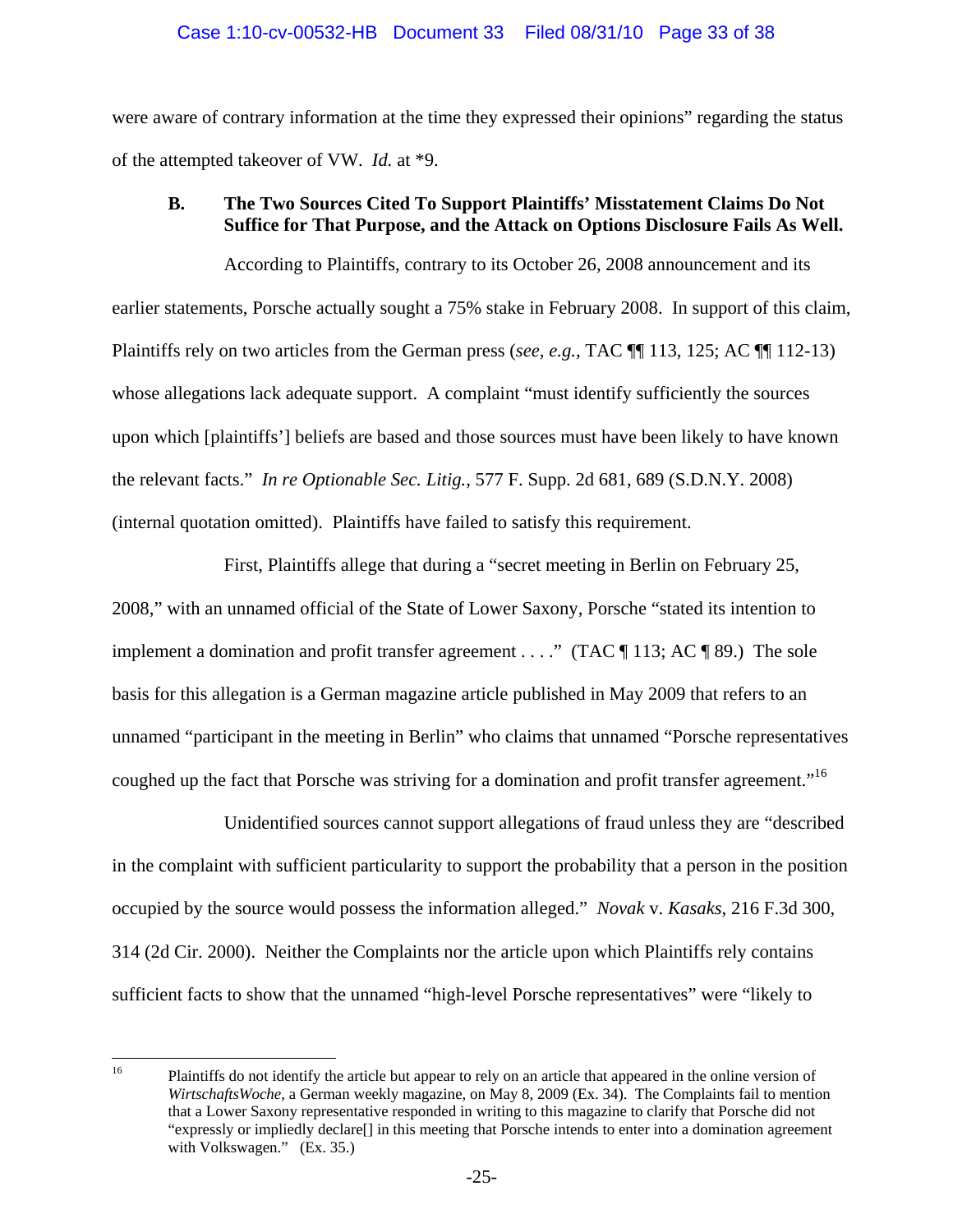# Case 1:10-cv-00532-HB Document 33 Filed 08/31/10 Page 34 of 38

have known the relevant facts" about Porsche's investment plans in VW. *Optionable*, 577 F.

Supp. 2d at 689; *compare In re MSC Indus. Direct Co. Sec. Litig.*, 283 F. Supp. 2d 838, 847

(E.D.N.Y. 2003) ("former employee with high-level corporate duties" was insufficiently

described), *with Whalen* v. *Hibernia Foods PLC*, No. 04 Civ. 3182, 2005 WL 1799370, at \*4

(S.D.N.Y. Aug. 1, 2005) (Baer, J.) (description of sources sufficient where "the Complaint details

their role and responsibilities"). Therefore, Plaintiffs have not met the stringent pleading

standards of Rule 9(b) and the PSLRA.

Second, Plaintiffs rely on a May 2009 article to claim that Prof. Piëch admitted that

Porsche's decision to go to 75% had been made several months prior to its October 26, 2008

announcement. (TAC  $\P$  9; AC  $\P$  100.) The article stated in relevant part:

Porsche's decision to increase its holding in Volkswagen to 75 percent was made at the end of the first half of 2008. "Everything was still OK then," says Piëch. No financial crisis in sight, and Porsche CFO Holger Härter obviously had a handle on the latest credit lines for ten billion Euros. "In October, the interest rate increased to almost double," says Piëch. "From that time on, it could be expected that things would get tighter on the markets." But the Porsche management did not find any answer for this.<sup>17</sup>

This is a slender reed on which to peg a charge of fraud—there is no basis to link the "Everything

was still OK then" quote to the time of decision other than the reporter's having done so.

Allegations derived from indirect quotes cannot give rise to a strong inference of

fraudulent conduct. *See In re Time Warner Inc. Sec. Litig.*, 9 F.3d 259, 271 (2d Cir. 1993)

(newspaper report insufficient to "give rise to a strong inference that Time Warner began to

consider the rights offering significantly before it was announced."); *Ferber* v. *Travelers Corp.*,

785 F. Supp. 1101, 1108 (D. Conn. 1991) ("indirect quote" in newspaper insufficient to support a

<sup>17</sup> 

<sup>17</sup> Plaintiffs do not cite to a specific article for this quotation. It appears to have originated from *Demonstration of Power in Sardinia*, Welt Online, May 13, 2009. (Ex. 36.) Based on Porsche's review of other German articles, none attributes to Prof. Piëch any statements regarding Porsche's alleged decision to go to 75% prior to the October 26, 2008 announcement.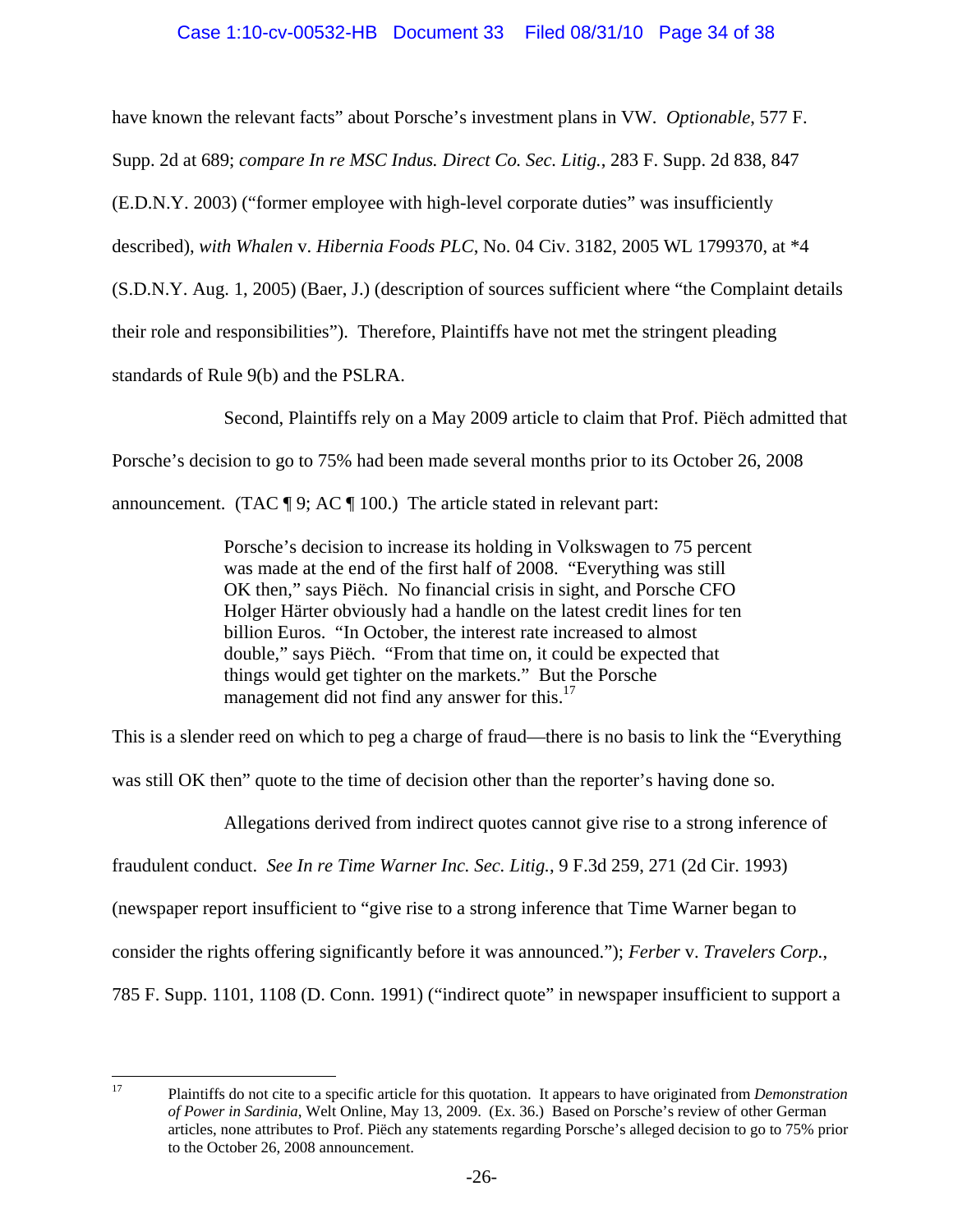#### Case 1:10-cv-00532-HB Document 33 Filed 08/31/10 Page 35 of 38

strong inference of fraud). Accordingly, Plaintiffs' attempt to rely on unattributed and indirect quotes to show that Porsche had decided to acquire a 75% stake in VW in early- or mid-2008 fails.

Finally, Plaintiffs also allege in conclusory fashion that Porsche secretly surpassed its announced goals for VW Share ownership by using cash-settled options, and that "Porsche did not really consider its options contracts to be cash settled." (TAC  $\P$  8, 11.) Porsche, however, repeatedly disclosed its use of such options (Exs. 12 at 3, 13 at 167, 14 at 2), and its October 26, 2008 announcement made clear that cash-settled options were not functionally equivalent to share ownership. (Ex. 9.) Although Plaintiffs allege that Porsche attempted to "minimize[] the cash settled nature of the contracts by calling them the 'so-called' cash-settled options" (TAC \[\epsilon), this is nothing other than a flag for the use of specialized terminology, *i.e.*, jargon.<sup>18</sup>

# **IV. PLAINTIFFS FAIL TO ALLEGE A MARKET MANIPULATION CLAIM UNDER SECTION 10(b).**

Ignoring the Supreme Court's admonition in *NAB* that the Exchange Act does not apply outside the United States or "'regulat[e]' *foreign* securities exchanges," 130 S. Ct. 2884, Plaintiffs seek to apply U.S. securities law to their claim that Porsche manipulated German securities markets. Even if such extraterritorial application of Section 10(b) were permitted, Plaintiffs have failed to allege manipulative conduct cognizable under Rule 10b-5. For all the complex descriptions of financial instruments in the Complaints, the "manipulative" conduct that Plaintiffs allege is actually straightforward: according to Plaintiffs, Porsche secretly acquired VW Shares through cash-settled options and failed to disclose them. (TAC  $\P$  10-13; AC  $\P$  8.) Although Plaintiffs label this claim as market manipulation, their allegations actually boil down to an omission claim.

<sup>18</sup> 

<sup>18</sup> The allegation that "Porsche told analysts at the Frankfurt Auto Show in September 2007 that it could take delivery in physical stock when it exercised these types of options" (TAC [ 126) fails to state with particularity that the unnamed "Porsche" representative possessed the information alleged, so it is insufficient as a matter of law. *See Novak*, 216 F.3d at 314.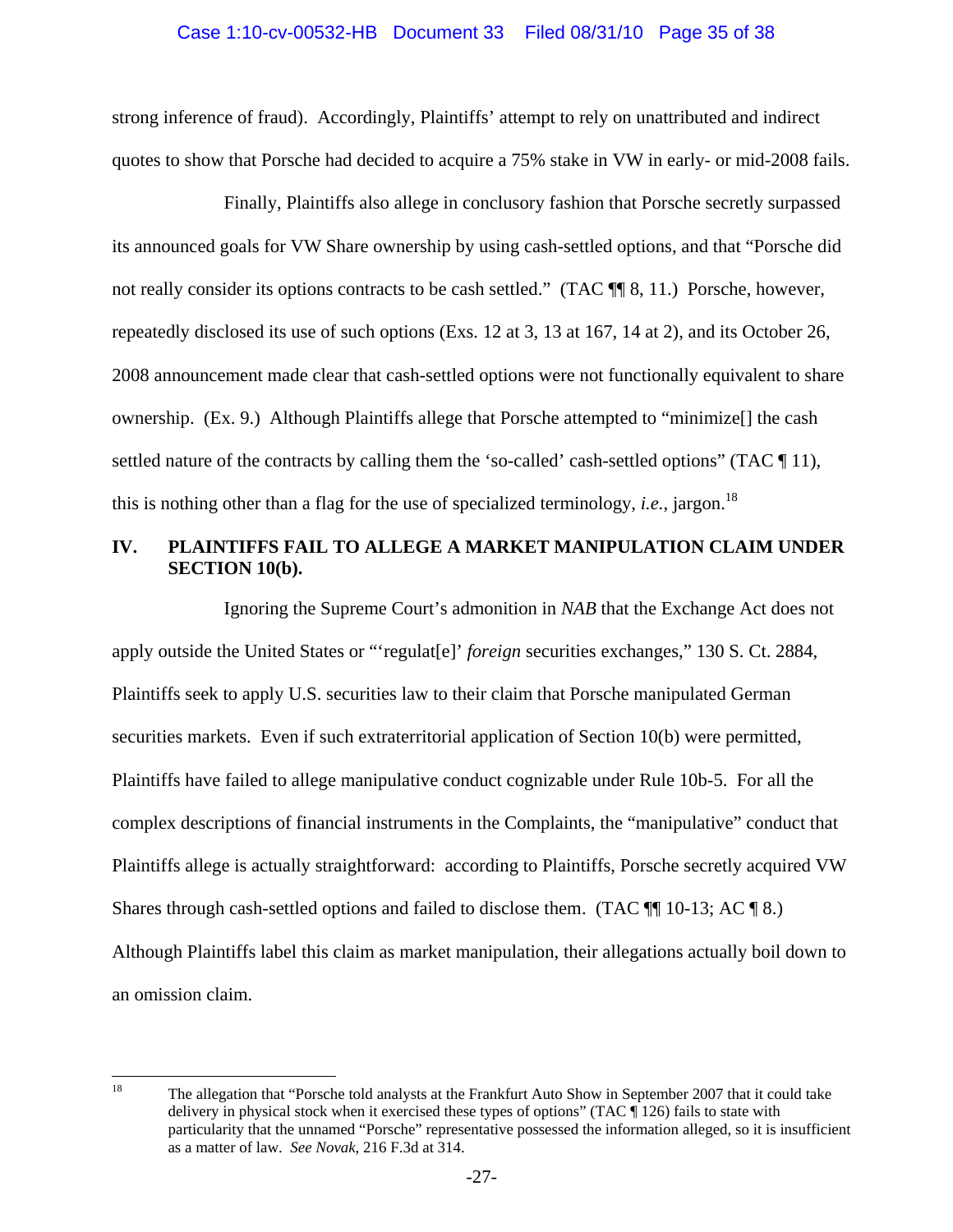## Case 1:10-cv-00532-HB Document 33 Filed 08/31/10 Page 36 of 38

To state a market manipulation claim, "plaintiffs must identify wash sales, matched orders, rigged prices, or some other manipulative act intended to mislead investors by artificially affecting market activity." *Cohen* v. *Stevanovich*, No. 09 Civ. 4003, 2010 WL 2670865, at \*3 (S.D.N.Y. July 1, 2010) (citing *Santa Fe Indus., Inc.* v. *Green*, 430 U.S. 462, 476 (1977)); *see also SEC* v. *Masri*, 523 F. Supp. 2d 361, 366-67 (S.D.N.Y. 2007) (explaining that because wash sales and matched orders are "fictitious transactions" with no "change of beneficial ownership," they create a fake appearance of trading activity). No such allegations are made here.

According to *Elliott* Plaintiffs, "Porsche disguised physical options contracts contracts that it should have *disclosed* but did not—as cash-settled options contracts that did not have the same *disclosure* requirements," and "Porsche methodically parceled out its option contracts to evade counterparty-*disclosure* requirements." (TAC ¶ 11, 12 (emphasis added).)<sup>19</sup> *Black Diamond* Plaintiffs allege that Porsche "secretly acquir[ed] a significant synthetic long position in VW stock through the purchase of . . . cash-settled option positions," which Porsche "concealed from the public, and accomplished in a way so as to specifically avoid any *disclosure*." (AC ¶¶ 8, 60, 72 (emphasis added).) Plaintiffs' allegations have nothing to do with manipulative *conduct* within the meaning of Rule  $10b-5$ <sup>20</sup>

Where, as here, "[m]ost of the allegedly fraudulent conduct was perpetrated directly, in the form of misstatements," courts in this Circuit have rejected misstatement claims masquerading as market manipulation claims. *Catton* v. *Def. Tech. Sys., Inc.*, No. 05 Civ. 6954, 2006 WL 27470, at \*6-7 (S.D.N.Y. Jan. 3, 2006) (dismissing manipulation claim alleging "pump and dump" scheme based mostly on misrepresentations); *In re Pfizer Inc. Sec. Litig.*, 584 F. Supp. 2d 621, 640 (S.D.N.Y. 2008) ("because Plaintiffs allege no deceptive course of conduct going

<sup>19</sup> 19 Plaintiffs fail to plead a sufficient basis to support either of these assertions.

<sup>&</sup>lt;sup>20</sup> To "execute" the short squeeze, Plaintiffs allege that Porsche *disclosed* its options contracts. (TAC ¶ 29-30; AC ¶ 75.) *Elliott* Plaintiffs' allegation that Porsche "balanc[ed]" VW's share price by "carefully feeding inaccurate information to the marketplace" (TAC ¶ 28) is also a misstatement allegation. These allegations are insufficient to state a market manipulation claim.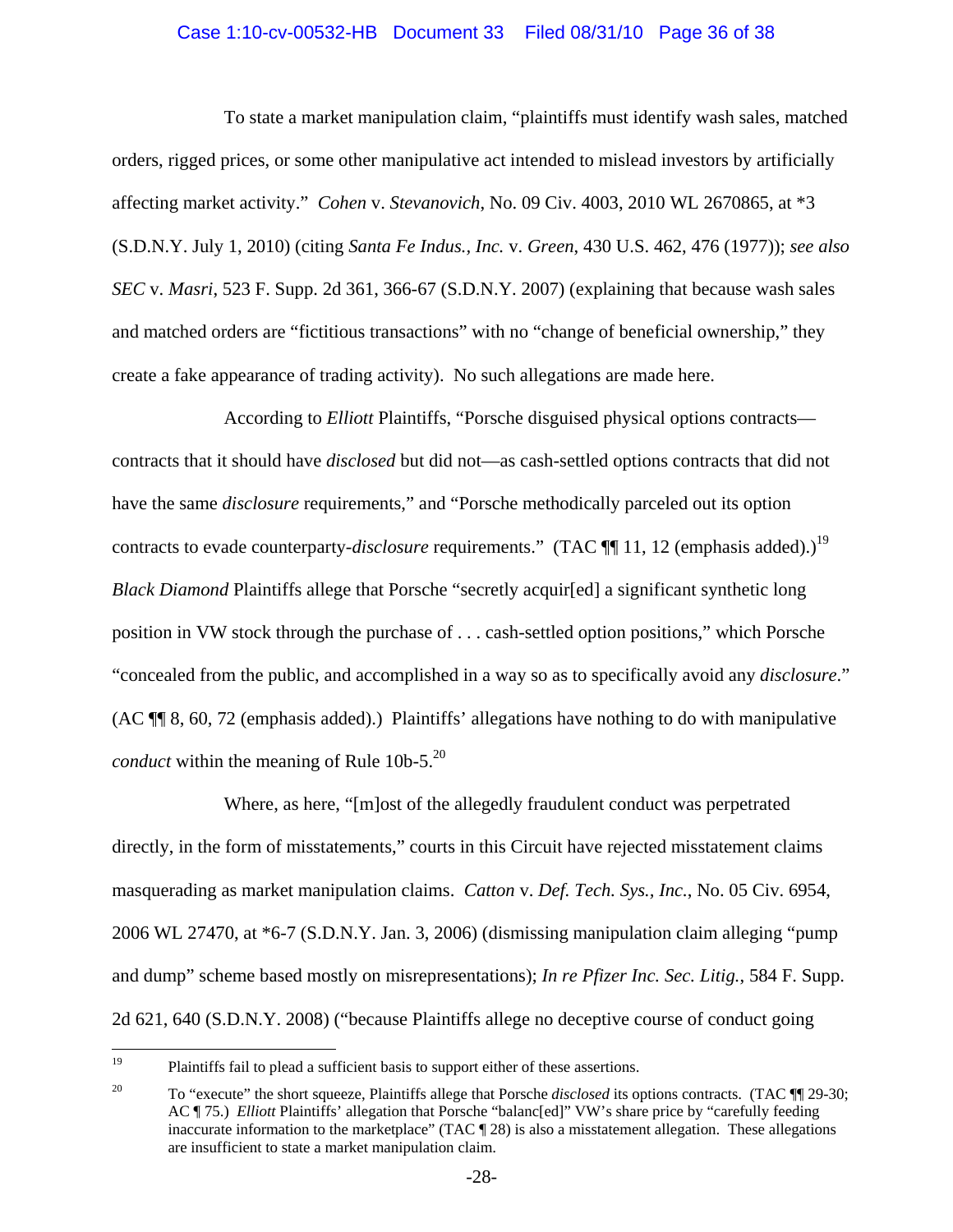#### Case 1:10-cv-00532-HB Document 33 Filed 08/31/10 Page 37 of 38

beyond misrepresentations or omissions, their market manipulation claims must be dismissed"); *Collier* v. *Aksys Ltd.*, No. 3:04 CV 1232, 2005 WL 1949868, at \*15-16 (D. Conn. Aug. 15, 2005) (rejecting short sellers' claim of "manipulatively rapid accumulation of" stock that was not promptly disclosed and kept the price "below the level it would have achieved *had investors been aware of defendants' accumulation*") (emphasis added), *aff'd*, 179 Fed. Appx. 770 (2d Cir. 2006).

In short, an examination of Plaintiffs' "market manipulation" allegations reveals that they are based on omissions—a "sleight of hand" that "does not magically transform its disclosure claim into a market manipulation claim." *TCS Capital Mgmt., LLC* v. *Apax Partners, L.P.*, No. 06-CV-13447, 2008 WL 650385, at \*22-23 (S.D.N.Y. Mar. 7, 2008) (citations omitted). Thus, even if these allegations had pertained to a U.S. rather than a German market, they would fail.

## **V. PLAINTIFFS' COMMON LAW FRAUD CLAIMS SHOULD BE DISMISSED.**

Because none of the Plaintiffs has stated a claim under Section 10(b), there is no basis for this Court to exercise pendent jurisdiction over their common law fraud claims. *See Shalam* v. *KPMG, LLP*, No. 05 Civ. 3602, 2005 WL 2139928, at \*3 (S.D.N.Y. Sept. 6, 2005) (Baer, J.). Even if the Court were to exercise jurisdiction and assuming that New York law applies, Plaintiffs' common law claims fail for the same reasons that their Section 10(b) claims fail. The elements are "essentially the same" for both types of claims, and common law fraud claims are subject to the heightened pleading requirements of Rule 9(b). *Serova* v. *Teplen*, No. 05 Civ. 6748, 2006 WL 349624, at \*8 (S.D.N.Y. Feb. 16, 2006) (Baer, J.).

Plaintiffs' common law fraud claims also fail because they do not adequately plead reliance. "Fraud on the market" does not apply to these claims, *Sec. Investor Prot. Corp.* v*. BDO Seidman, LLP*, 222 F.3d 63, 73 (2d Cir. 2000), and therefore a showing of "actual reliance" and "justifiable reliance" on the misrepresentation is required. *Banque Arabe et Internationale D'Investissement* v. *Md. Nat'l Bank*, 850 F. Supp. 1199, 1221 (S.D.N.Y. 1994), *aff'd*, 57 F.3d 146